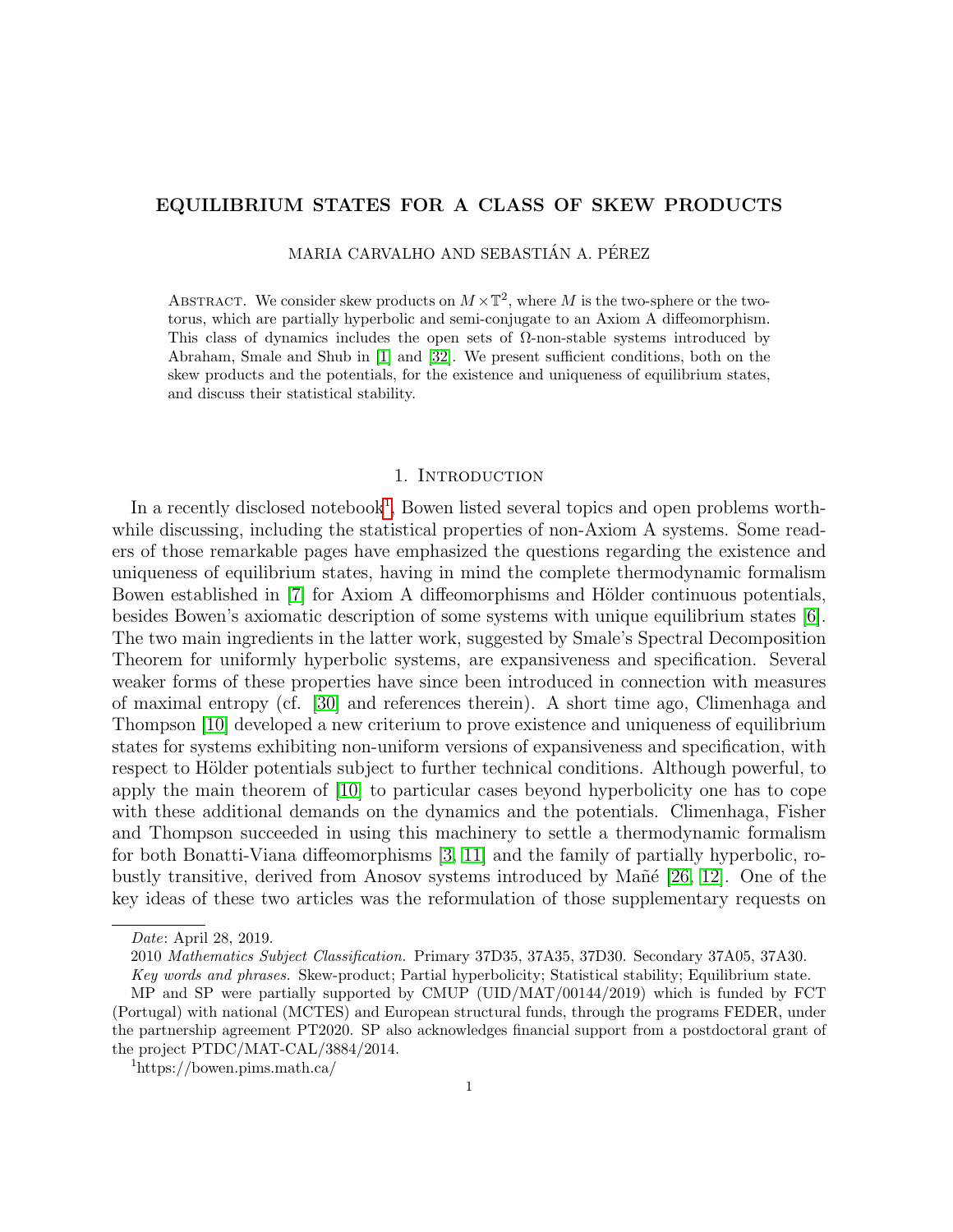the dynamics in terms of the  $C^0$ -closeness to an Anosov system and the denseness of each center-stable/center-unstable foliation, both essential to ensure specification at a small scale.

The purpose of this paper is to address similar questions for Abraham-Smale [\[1\]](#page-21-0) and Shub [\[32,](#page-22-0) [23\]](#page-21-7) examples, the ones that paved the way to the proof of the nongenericity of  $\Omega$ -stable systems. Those examples are skew products obtained through small local  $C^0$ perturbations of a product  $\sigma \times L$ , where  $\sigma \colon M \to M$  is either a Smale's horseshoe map on the two-dimensional sphere  $M = \mathbb{S}^2$  (in the case of Abraham-Smale work) or an Anosov diffeomorphism of the two-torus  $M = \mathbb{T}^2$  with two fixed points (the choice of Shub), and  $L: \mathbb{T}^2 \to \mathbb{T}^2$  is a linear hyperbolic toral automorphism. Instead of exploring the approach of [\[10\]](#page-21-3), we looked for another strategy, benefiting from the point of view introduced in [\[29\]](#page-22-3).

Abraham-Smale and Shub's examples are homotopic to  $\sigma \times L$  and partially hyperbolic, admitting a splitting with a one-dimensional, normally hyperbolic, non-trivial center subbundle. Besides, Abraham-Smale's diffeomorphism is the limit of hyperbolic subshifts of finite type in the sense of [\[36\]](#page-22-4); Shub's is robustly transitive [\[23\]](#page-21-7). Their non-wandering sets are equal to  $\Omega(\sigma) \times \mathbb{T}^2$  (cf. [\[36,](#page-22-4) [23\]](#page-21-7)), and no diffeomorphism  $C^1$ -close to them is  $\Omega$ -stable. Exploring the fact that they are extensions of an Axiom A system, and making strong use of the one-dimensionality of the center bundle, Newhouse and L.-S. Young [\[29\]](#page-22-3) proved that those systems have unique measures of maximal entropy, whose entropy is equal to  $h_{\text{top}}(\sigma) + h_{\text{top}}(L)$ . So, we decided to endeavor in generalizing their argument to a broader class of Hölder potentials.

Starting with an Axiom A diffeomorphism, we have considered partially hyperbolic skew products that are close and homotopic to that original Axiom A system. A parameterized version of Franks' result [\[17\]](#page-21-8), due to C. Robinson and included in [\[29,](#page-22-3) Lemma 1], then states that there is a semi-conjugacy back to the Axiom A transformation which, under additional requirements, is an almost conjugacy (that is, a topological conjugacy after neglecting a small invariant set). The leading assumption in this reasoning regards the presence of a large invariant region in  $M \times \mathbb{T}^2$  within which one detects asymptotic contraction in average along the center foliation. Next, in order to lift the uniqueness of the equilibrium state of the Axiom A system to the skew product, we extended to the pressure Ledrappier-Walters' estimates of the metric entropy of factors [\[25\]](#page-21-9). This was enough to deduce uniqueness of the equilibrium states for an open class of Hölder potentials with respect to Abraham-Smale and Shub's examples. Concerning existence of equilibrium states for continuous potentials, we just took into account that Abraham-Smale and Shub's diffeomorphisms are entropyexpansive [\[13\]](#page-21-10), so their entropy maps are upper semi-continuous [\[28\]](#page-22-5). Furthermore, in view of the results in [\[23\]](#page-21-7) (with noteworthy generalizations in [\[24\]](#page-21-11) and [\[2\]](#page-21-12)), these ergodic properties of Abraham-Smale and Shub's examples are also valid for small perturbations thereof, although those  $C^1$ -close diffeomorphims may not be skew products.

This line of argument has likewise inspired [\[8\]](#page-21-13), [\[9\]](#page-21-14) and [\[34\]](#page-22-6) in connection with intrinsic ergodicity. Using disintegration of measures along the central foliation, the uniqueness of equilibrium states for partially hyperbolic derived from Anosov systems on the torus  $\mathbb{T}^3$ , including Mañé family, was also addressed in  $[14]$  under the extra assumption that the potential is constant on the intervals that are collapsed by the semi-conjugacy.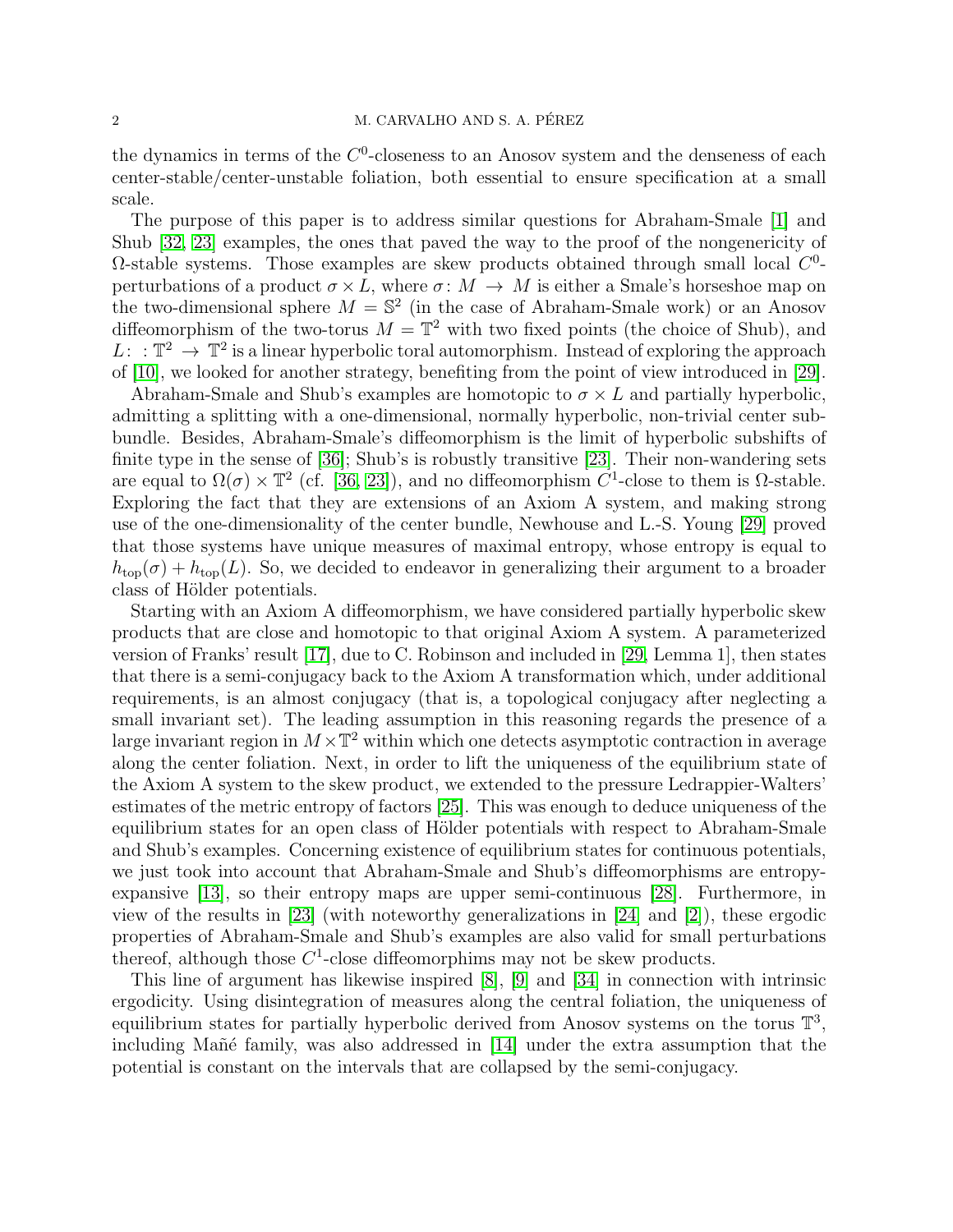The paper is organized as follows. In Section [2](#page-2-0) we enumerate the essential properties requested from the skew products we will work with. For the reader's convenience, a few definitions are recalled in Section [3.](#page-3-0) The statements of the main results may be read in Section [4,](#page-5-0) where we also give an outline of their proofs. After establishing sufficient conditions for the uniqueness of the equilibrium states in Sections [5,](#page-9-0) [6](#page-12-0) and [7,](#page-12-1) we analyze in Section [9](#page-17-0) the robustness of those conditions in the  $C<sup>1</sup>$ -topology, and prove in Section [10](#page-18-0) the equilibrium states' stability with respect to both the dynamics and the potentials.

The main properties proved in this work are still valid if, instead of  $M \times \mathbb{T}^2$ , we consider similar dynamical systems on  $M \times \mathbb{T}^n$  with  $n > 2$ . This is due to the fact that the stable and unstable directions of a partially hyperbolic diffeomorphism are integrable (see [\[23\]](#page-21-7)), and so is the center bundle without restrictions on its dimension for tori diffeomorphisms isotopic to a linear Anosov automorphism along a path of partially hyperbolic diffeomorphisms (cf.  $|18|$ ).

# 2. SETTING

<span id="page-2-0"></span>Let  $\sigma: M \to M$  be a homeomorphism of a compact metric space M. Take a linear hyperbolic automorphism  $A: \mathbb{R}^2 \to \mathbb{R}^2$  such that  $A(\mathbb{Z}^2) \subset \mathbb{Z}^2$ ,  $\det A = \pm 1$  and A has a real eigenvalue of multiplicity one whose absolute value is strictly smaller than 1. Let  $\mathbb{T}^2 = \mathbb{R}^2 \times \mathbb{Z}^2$  be the 2-torus and  $L : \mathbb{T}^2 \to \mathbb{T}^2$  the Anosov diffeomorphism induced by A.

Given a compact, connected manifold  $Z$  without boundary, denote by  $\text{Diff}^{r}(Z)$  the space of  $C^r$ -diffeomorphisms of Z endowed with the norm of the uniform  $C^r$ -convergence. Consider a family of C<sup>1</sup>-diffeomorphisms  $(f_x)_{x \in M}$  acting on  $\mathbb{T}^2$ , and the skew product of  $\sigma$  and  $(f_x)_{x \in M}$  on  $M \times T^2$  defined by

$$
F: M \times \mathbb{T}^2 \longrightarrow M \times \mathbb{T}^2
$$
  
( $x, y$ )  $\mapsto$  ( $\sigma(x), f_x(y)$ ). (2.1)

As in [\[29\]](#page-22-3), we assume that  $F$  satisfies the following conditions:

- (1) The map  $x \in M \to f_x \in \text{Diff}^1(\mathbb{T}^2)$  is continuous.
- (2) F is homotopic to  $\sigma \times L$  as a bundle map with trivial fiber  $\mathbb{T}^2$ , that is, there exists a continuous map  $\mathcal{G}: M \times \mathbb{T}^2 \times [0,1] \to \mathbb{T}^2$  satisfying  $\mathcal{G}(x,y,0) = f_x(y)$  and  $\mathcal{G}(x, y, 1) = L(y)$ , for every  $(x, y) \in M \times \mathbb{T}^2$ .
- (3) There is a one-dimensional lamination  $\mathfrak{F}$  of  $M \times \mathbb{T}^2$  which is F-invariant and normally expanded. More precisely, for each  $(x, y) \in M \times \mathbb{T}^2$ , the leaf  $\mathfrak{F}_{(x,y)}$  through  $(x, y)$  is a smooth immersed line in  $\{x\} \times \mathbb{T}^2$  and  $F(\mathfrak{F}_{(x,y)}) = \mathfrak{F}_{F(x,y)}$ . Besides, there is a splitting  $E_{(x,y)}^s \oplus E_{(x,y)}^u$  of the tangent space at  $(x, y)$  to the fiber  $\{x\} \times \mathbb{T}^2$  which varies continuously with  $(x, y)$  and such that
	- $D_y f_x(E_{(x,y)}^u) = E_{F(x,y)}^u$  and  $D_y f_x(E_{(x,y)}^s) = E_{F(x,y)}^s$ ;
	- $E_{(x,y)}^s$  is the tangent space at  $(x, y)$  of  $\mathfrak{F}_{(x,y)}$ ;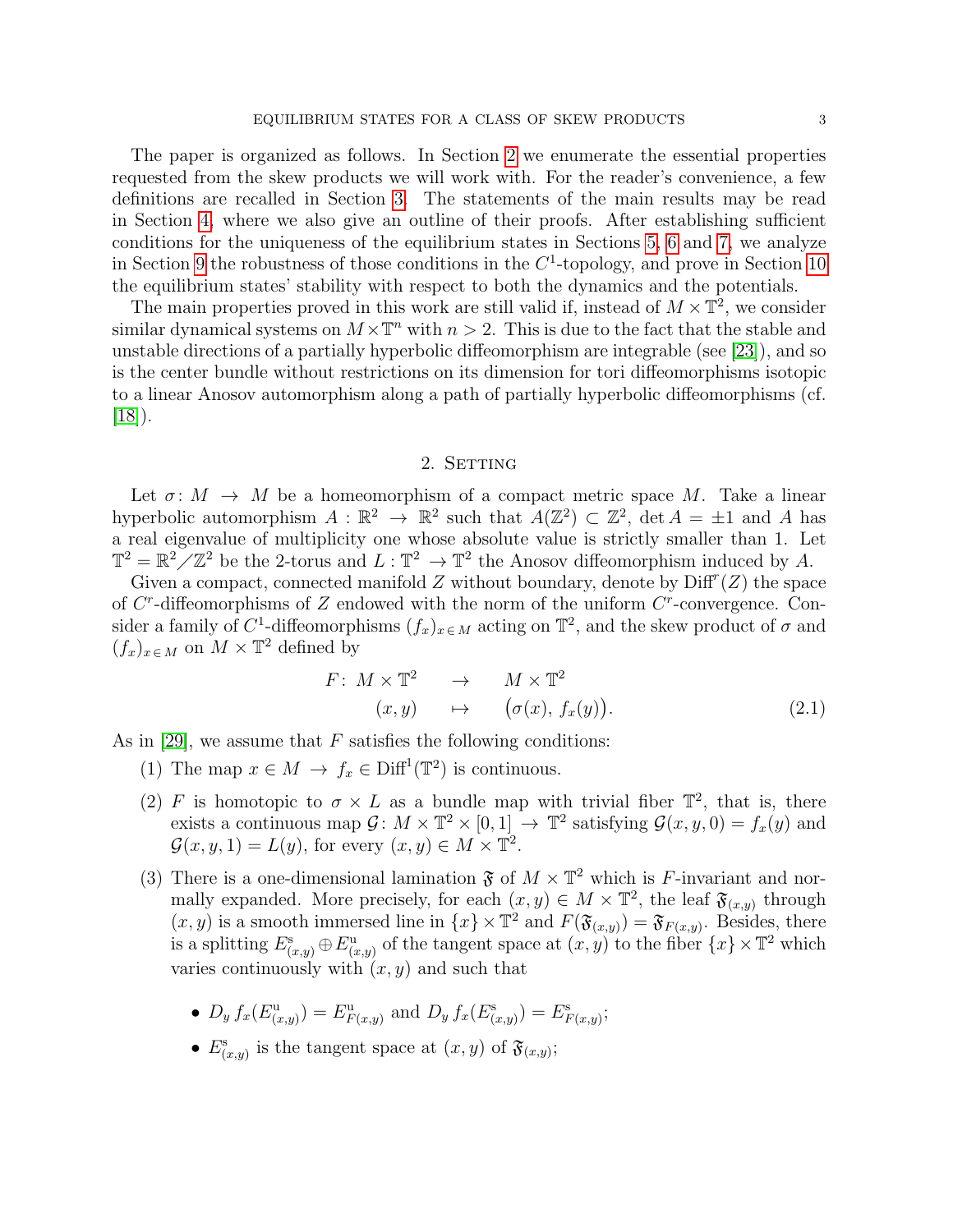### 4 M. CARVALHO AND S. A. PÉREZ

• for each  $x \in M$ , there is a Riemannian metric on  $\{x\} \times \mathbb{T}^2$  with induced norm  $\|\cdot\|$  such that

$$
\inf_{\substack{v \in E_{(x,y)}^u : ||v|| = 1 \ (x,y) \in M \times \mathbb{T}^2}} ||D_y f_x(v)|| > \max\left\{1, \sup_{\substack{w \in E_{(x,y)}^s : ||w|| = 1 \ (x,y) \in M \times \mathbb{T}^2}} ||D_y f_x(w)||\right\}.
$$

Under the previous assumptions, Lemma 1 in [\[29\]](#page-22-3) (see also [\[17\]](#page-21-8)) ensures the existence of a semi-conjugacy between  $\sigma \times L$  and F.

<span id="page-3-1"></span>**Lemma 2.1.** [\[29,](#page-22-3) Lemma 1] There is a continuous surjective map  $H: M \times \mathbb{T}^2 \to M \times \mathbb{T}^2$ of the form  $H(x,y) = (x, H_x(y))$  such that  $(\sigma \times L) \circ H = H \circ F$  and each  $H_x: \mathbb{T}^2 \to \mathbb{T}^2$ is homotopic to the identity.

## 3. Preliminaries

<span id="page-3-0"></span>In this section we will recall some background material and preliminary useful results.

3.1. Almost conjugacy. Given two measures spaces  $(X, \mathfrak{A}, \eta)$  and  $(Y, \mathfrak{B}, \gamma)$ , we say that the measure preserving transformations  $\alpha: X \to X$  and  $\beta: Y \to Y$  are almost conjugate if there are sets  $X_0 \in \mathfrak{A}$  and  $Y_0 \in \mathfrak{B}$  such that

- (a)  $\alpha(X_0) = X_0$ ,  $\eta(X_0) = 0$ ,  $\beta(Y_0) = Y_0$  and  $\gamma(Y_0) = 0$ ;
- (b)  $\alpha_{|X \setminus X_0}$  is topologically conjugate to  $\beta_{|Y \setminus Y_0}$ .

3.2. **Equilibrium states.** Let  $f: X \rightarrow X$  be a continuous map on a compact metric space  $(X, d)$ ,  $C^{0}(X)$  the Banach algebra of real-valued continuous functions of X equipped with the supremum norm and  $\mathcal{S}(X)$  the collection of all the compact subsets of X. For  $\varphi \in C^0(X)$  and  $n \in \mathbb{N}$ , we denote  $\sum_{j=0}^{n-1} \varphi(f^j(x))$  by  $S_n(f, \varphi)(x)$ . Given a compact subset  $Y \subset X, \varepsilon > 0$  and a natural number n, a subset E of Y is said to be  $(n, \varepsilon)$ -separated with respect to f if for any  $x, y \in E$  with  $x \neq y$  there is some  $j \in \{0, \dots, n-1\}$  such that  $d(f^{j}(x), f^{j}(y)) > \varepsilon$ . The topological pressure of f is the operator

$$
P_{\text{top}}(f, \cdot, \cdot) \colon C^0(X) \times \mathcal{S}(X) \to \mathbb{R} \cup \{+\infty\}
$$

which assigns to each  $\varphi \in C^0(X)$  and each  $Y \subset X$  the value

$$
P_{\text{top}}(f, \varphi, Y) = \lim_{\varepsilon \to 0} P(f, \varphi, Y, \varepsilon)
$$

where

$$
P(f, \varphi, Y, \varepsilon) = \limsup_{n \to +\infty} \frac{1}{n} \log P(f, \varphi, Y, \varepsilon, n)
$$
  

$$
P(f, \varphi, Y, \varepsilon, n) = \sup \left\{ \sum_{x \in E} e^{S_n(f, \varphi)(x)} \colon E \text{ is a } (n, \varepsilon) \text{-separated subset of } Y \right\}.
$$

We often write  $P_{top}(f, \varphi)$  in place of  $P_{top}(f, \varphi, X)$ . The topological pressure generalizes the notion of topological entropy in the sense that, when  $\varphi \equiv 0$ , then  $P_{top}(f, 0, Y) = h_{top}(f, Y)$ . We also write  $h_{\text{top}}(f)$  instead of  $h_{\text{top}}(f, X)$ .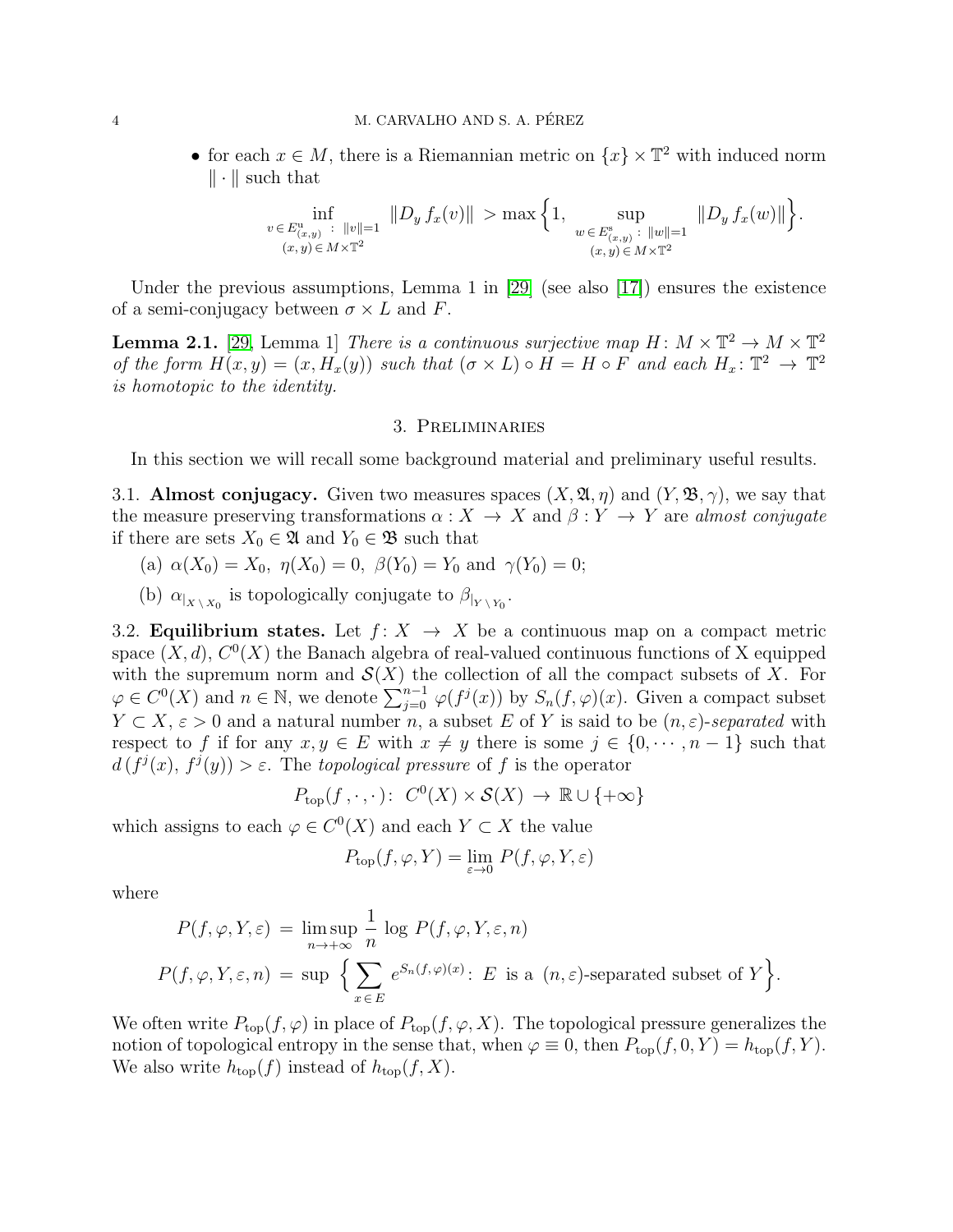Let  $\mathscr{P}(X)$  be the set of Borel probability measures on X endowed with the weak<sup>\*</sup>topology,  $\mathcal{P}(X, f)$  be the subset of f-invariant elements of  $\mathcal{P}(X)$  and  $\mathcal{P}_e(X, f)$  be its subset of ergodic measures. The thermodynamic formalism identifies distinguished elements in  $\mathscr{P}(X, f)$ , called *equilibrium states*: these are probability measures that maximize the quantity  $h_{\mu}(f) + \int \varphi \, d\mu$ , where  $\varphi$  is a fixed potential in  $C^{0}(X)$  and  $h_{\mu}(f)$  denotes the metric entropy of f with respect to  $\mu$  (definition in [\[35,](#page-22-7) §4]). An important motivation for the search of such measures comes from the Variational Principle [\[35,](#page-22-7) Theorem 9.10], which states that, for every potential map  $\varphi \in C^{0}(X)$ , the supremum of the functional  $\mu \in \mathscr{P}(X,f) \to h_{\mu}(f) + \int \varphi \, d\mu$  coincides with the supremum of its restriction to  $\mathscr{P}_e(X,f)$ , and is equal to the topological pressure  $P_{top}(f, \varphi)$ . In what follows,  $\mathscr{P}(f, \varphi)$  stands for the set of equilibrium states of the pair  $(f, \varphi)$ .

3.3. Entropy-expansiveness. Bowen introduced the notion of entropy-expansive map in [\[5\]](#page-21-17) referring to systems which seem to be expansive with regard to entropy. More precisely, a continuous invertible map  $f: X \to X$  on a compact metric space  $(X, d)$  is expansive if there exists  $\varepsilon > 0$  such that, for every  $x \in X$ ,

$$
B^\infty_\varepsilon(x):=\left\{y\in X\colon\,d(f^k(x),\,f^k(y))<\varepsilon\quad\forall\,k\in\mathbb{Z}\right\}=\{x\}.
$$

The transformation f is said to be entropy-expansive if there exists  $\varepsilon > 0$  such that

$$
\sup_{x \in X} h_{\text{top}}(f, B_{\varepsilon}^{\infty}(x)) = 0.
$$

It is known that if  $f$  is entropy-expansive, then the entropy map

$$
\mu \in \mathscr{P}(X,f) \quad \mapsto \quad h_{\mu}(f)
$$

is upper semi-continuous [\[28\]](#page-22-5), and so  $\mathscr{P}(f, \varphi) \neq \emptyset$  for every  $\varphi \in C^{0}(X)$ .

3.4. Partial hyperbolicity. Let  $M$  be a compact Riemannian manifold and a diffeomorphism  $f: M \to M$ . An invariant compact set  $K \subset M$  is said to be partially hyperbolic by f if the tangent bundle above K admits a Df-invariant splitting  $E^s(f) \oplus E^c(f) \oplus E^u(f)$ such that  $E^s$  is uniformly contracted and  $E^u$  is uniformly expanded, and the possible contraction and expansion of  $Df$  in  $E^c(f)$  are weaker than those in the complementary bundles. More precisely, there exist constants  $N \in \mathbb{N}$  and  $\lambda > 1$  such that, for every  $x \in K$ and every unit vector  $v^* \in E^*(x, f)$ , where  $* = s, c, u$ , we have

(a) 
$$
\lambda \|Df_x^N(v^s)\| < \|Df_x^N(v^c)\| < \lambda^{-1} \|Df_x^N(v^u)\|
$$

(b) 
$$
||Df_x^N(v^s)|| < \lambda^{-1} < \lambda < ||Df_x^N(v^u)||
$$
.

Generalizing the definition of hyperbolicity, the partially hyperbolic diffeomeorphisms are those systems whose non-wandering sets decompose into finitely many invariant transitive pieces, each of them being partially hyperbolic by  $f$ . We will call these subsets *basic* pieces. For comprehensive surveys on this subject, we refer the reader to [\[4\]](#page-21-18) and [\[22\]](#page-21-19).

Partial hyperbolicity is a robust property, and a partially hyperbolic diffeomorphism f admits stable and unstable foliations, say  $W^{s}(f)$  and  $W^{u}(f)$ , which are f-invariant and tangent to  $E^s(f)$  and  $E^u(f)$ , respectively [\[4\]](#page-21-18). By contrast, the center bundle  $E^c(f)$  may not have a corresponding tangent foliation (cf. [\[21\]](#page-21-20)), and the same problem befalls either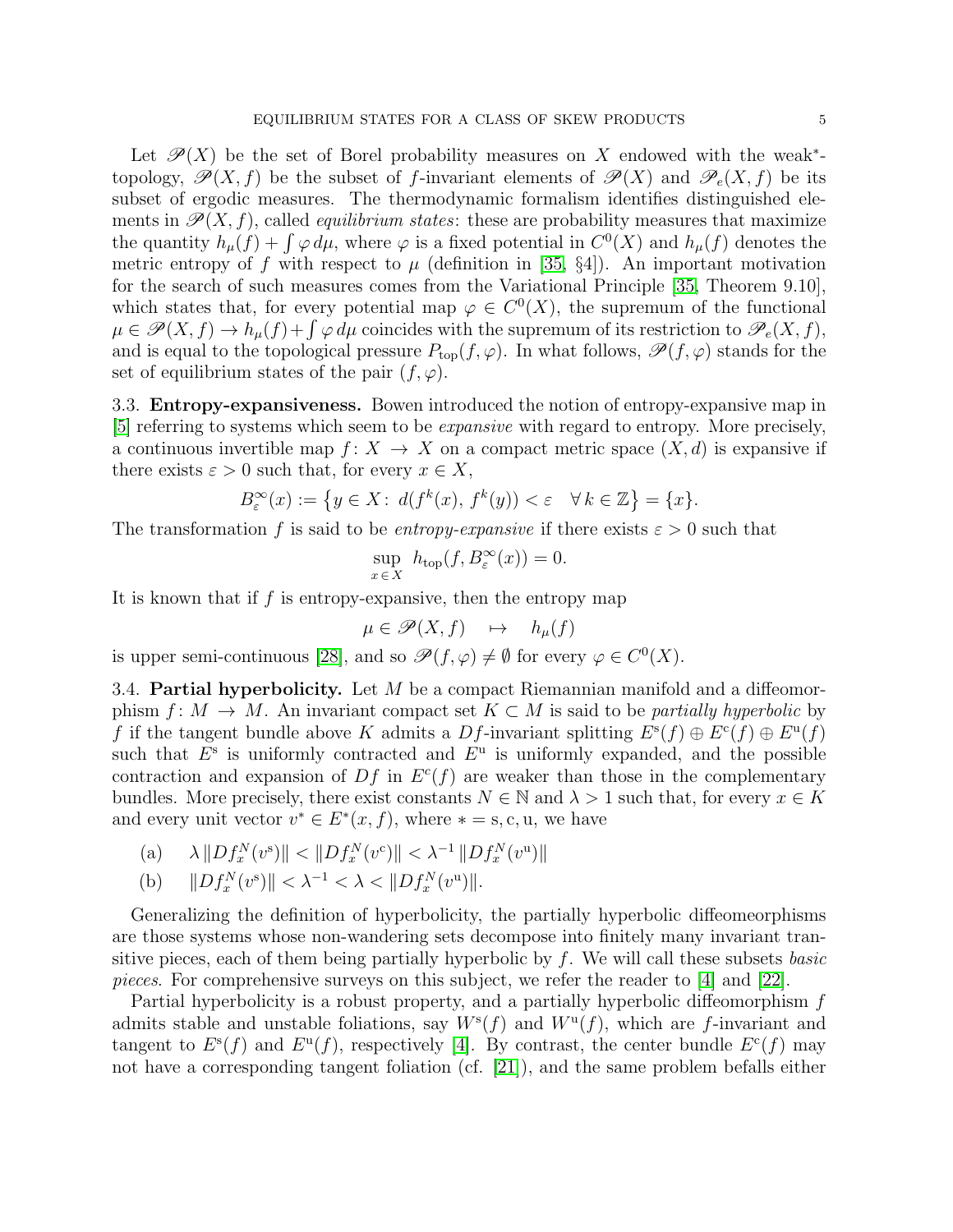## 6 M. CARVALHO AND S. A. PÉREZ

 $E^{\rm s}(f) \oplus E^{\rm c}(f)$  or  $E^{\rm c}(f) \oplus E^{\rm u}(f)$ . When these manifolds exist (as happens with the open set of systems we consider here) we denote them by  $W<sup>c</sup>(f)$ ,  $W<sup>cs</sup>(f)$  and  $W<sup>cu</sup>(f)$ , and refer to them as the center, center-stable and center-unstable foliations, respectively.

Partial hyperbolic diffeomorphisms with a splitting exhibiting a one-dimensional center bundle are entropy-expansive (cf.  $[13]$ ; see also  $[15, 16]$  $[15, 16]$  for generalizations), and so they admit at least one equilibrium state for every continuous potential. However, even if we assume that the system is topologically mixing, there may be, for instance, more than one measure of maximal entropy [\[20\]](#page-21-23).

# 4. Main results

<span id="page-5-0"></span>Our first result compares the topological pressure operators associated to  $\sigma \times L$  and to a skew product as the ones described in Section [2;](#page-2-0) additionally, it establishes sufficient conditions for the existence of equilibrium states associated to the skew products described in Section [2.](#page-2-0)

<span id="page-5-1"></span>**Theorem A.** Let  $F: M \times \mathbb{T}^2 \to M \times \mathbb{T}^2$  be a skew product as described in Section [2](#page-2-0) and H be the semi-conjugacy between F and  $\sigma \times L$  given by Lemma [2.1.](#page-3-1) Then, for every potential  $\varphi \in C^0(M \times \mathbb{T}^2)$  the following properties hold:

- (1)  $P_{\text{top}}(F, \varphi \circ H) = P_{\text{top}}(\sigma \times L, \varphi).$
- (2) Any equilibrium state of F and  $\varphi \circ H$  projects by  $H_*$  to an equilibrium state of  $\sigma \times L$ and  $\varphi$ .
- (3) If, in addition,  $\sigma \times L$  has an equilibrium state  $\nu_{\varphi}$  for  $\varphi$  satisfying  $\nu_{\varphi}(\mathcal{A}) = 1$  where

$$
\mathcal{A} := \left\{ H(x, y) \in M \times \mathbb{T}^2 \colon H^{-1}(H(x, y)) = \{(x, y)\}\right\}
$$

then F has an equilibrium state for the potential  $\varphi \circ H$ . Moreover, if  $\mathscr{P}(\sigma \times L, \varphi)$ contains only one element, then the same is true for  $\mathcal{P}(F, \varphi \circ H)$ .

The existence of equilibrium states for  $F$  depends not only on the potential map, but also on the dynamics of  $\sigma \times L$ . And, as L is an Anosov diffeomorphism, the ergodic properties of  $\sigma \times L$  strongly relies on the underlying dynamics  $\sigma$ . For instance, if  $\sigma$  has no probability measure of maximal entropy, as the examples described in [\[35,](#page-22-7)  $\S8$ ] or [\[27\]](#page-22-8), then the same happens with F (cf. [\[29,](#page-22-3) Theorem 1]). Yet, if  $\sigma$  is expansive, then there exists at least one equilibrium state for  $F$  and every continuous potential. Indeed, in this case, the set of points that prevent expansiveness must be contained in a compact subset of the center laminations, inside curves whose lengths remain uniformly bounded after forward iterates of F (more details on [\[29,](#page-22-3) page 619]) and so F is entropy-expansive (cf. [\[13,](#page-21-10) Proposition 6. 6. 6. 6. Thus, if  $\sigma$  is expansive, then the skew product F is entropy-expansive.

The uniqueness of equilibrium states is, in general, a harder problem. Yet, besides the existence, Theorem [A](#page-5-1) (3) also provides uniqueness if  $\sigma \times L$  has only one equilibrium state associated to  $\varphi$ . So, we are left to find an additional natural assumption which leads to the main hypothesis of item (3) of Theorem [A.](#page-5-1) Our next result establishes one such a sufficient condition: it summons the amount of hyperbolicity available within the skew product  $F$  to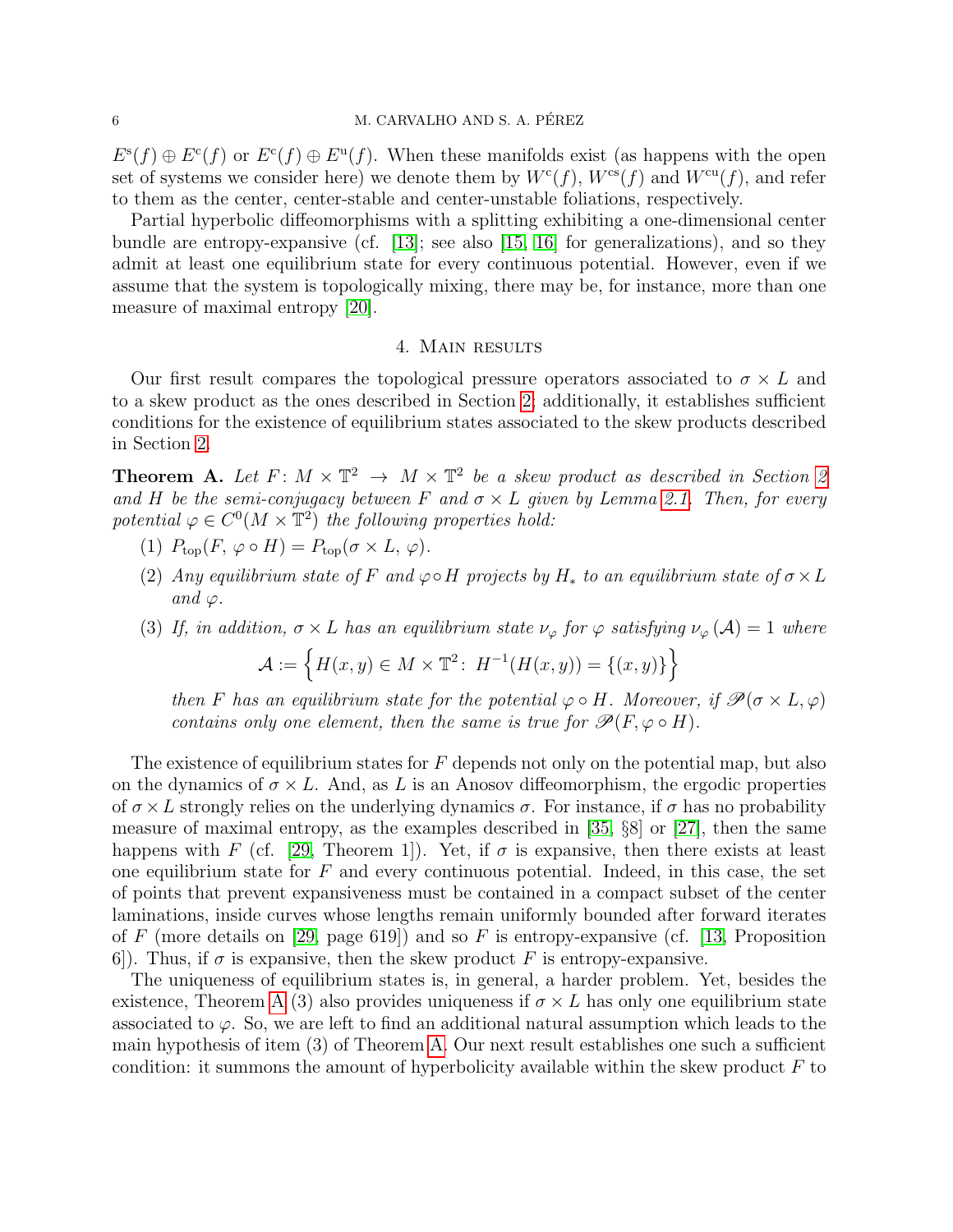prove that the equilibrium state of the pair  $(F, \varphi \circ H)$  is unique for some class of potentials  $\varphi$ .

For each  $(x, y) \in M \times \mathbb{T}^2$ , define the *lower Lyapunov exponent*  $\chi(x, y)$  of  $F^{-1}$  at  $(x, y)$ along the  $\tilde{\mathfrak{F}}$ -direction by

<span id="page-6-1"></span>
$$
\chi(x, y) := \liminf_{n \to +\infty} \frac{1}{n} \log \| D_{(x, y)} F^{-n} |_{E^s_{(x, y)}} \|
$$
\n(4.1)

where  $D_{(x,y)}F^{-n}$  denotes the derivative  $D_y(\pi_2 \circ F^{-n})$  and  $\pi_2: M \times \mathbb{T}^2 \to \mathbb{T}^2$  is the canonical projection on the second factor. The condition  $\chi(x, y) > 0$  roughly states that  $F^{-n}$  expands lengths within the leaf  $\mathfrak{F}(x, y)$  for large enough  $n \in \mathbb{N}$ . This happens if, for instance, for a large subset of elements  $x \in M$  the diffeomorphism at the fibre  $f_x: \{x\} \times \mathbb{T}^2 \to \{\sigma(x)\} \times \mathbb{T}^2$ is Anosov (identifying  $\{x\} \times \mathbb{T}^2$  and  $\{\sigma(x)\} \times \mathbb{T}^2$  with  $\mathbb{T}^2$ ) with stable foliation equal to  $\mathfrak{F}$ . Consider the set

$$
\mathcal{E} = \left\{ (x, y) \in M \times \mathbb{T}^2 : \quad \chi(x, y) > 0 \right\}.
$$

If there exists a  $\sigma$ -invariant set  $B \subset M$  such that  $B \times \mathbb{T}^2 \subset \mathcal{E}$ , then Lemma 4 of [\[29\]](#page-22-3) shows that the restriction  $H: B \times \mathbb{T}^2 \to B \times \mathbb{T}^2$  of the semi-conjugacy H is a conjugacy between  $F_{B\times T^2}$  and  $(\sigma \times L)_{B\times T^2}$ . Therefore, the set [A](#page-5-1) in Theorem A is measurable and may be replaced by  $B \times \mathbb{T}^2$ . This is the way we will relate the equilibrium states of  $\sigma \times L$  with the ones of F.

<span id="page-6-0"></span>**Theorem B.** Let  $F: M \times \mathbb{T}^2 \to M \times \mathbb{T}^2$  be a skew product as described in Section [2,](#page-2-0) and H be the semi-conjugacy between F and  $\sigma \times L$  given by Lemma [2.1.](#page-3-1) Assume that there is a  $\sigma$ -invariant set  $B \subset M$  such that  $B \times \mathbb{T}^2 \subset \mathcal{E}$ . If  $\sigma \times L$  has a unique equilibrium state  $\nu_{\varphi}$  associated to the potential  $\varphi \in C^{0}(M \times \mathbb{T}^{2})$  and  $\nu_{\varphi}(B \times \mathbb{T}^{2}) = 1$ , then F has a unique equilibrium state  $\mu_{\varphi \circ H}$  for the potential  $\varphi \circ H \in C^{0}(B \times \mathbb{T}^{2})$ . Furthermore, the systems  $(\sigma \times L, \nu_{\varphi})$  and  $(F, \mu_{\varphi \circ H})$  are measure theoretically isomorphic.

We now apply Theorem [A](#page-5-1) and Theorem [B](#page-6-0) to a non-hyperbolic setting. Let  $\sigma : M \to$ M be a  $C^1$ -diffeomorphism on a compact connected Riemannian manifold M satisfying Smale's Spectral Decomposition Theorem ([\[33,](#page-22-9) Theorem 6.2]). Using the techniques of [\[23,](#page-21-7) Section 8], we may find a smooth diffeomorphism  $F : M \times \mathbb{T}^2 \to M \times \mathbb{T}^2$  homotopic to  $\sigma \times L$  such that its non-wandering set  $\Omega(F)$  is  $\Omega(\sigma) \times \mathbb{T}^2$  and F satisfies the conditions (1)-(3) of Section [2.](#page-2-0) Note that, if  $\Lambda$  is a basic set of  $\sigma$ , then so is  $\Lambda \times \mathbb{T}^2$  for  $\sigma \times L$ , and by [\[7\]](#page-21-1) there exists a unique equilibrium state  $\nu_{\varphi}$  for each Hölder potential  $\varphi$  with respect to the dynamics  $(\sigma \times L)_{\vert_{\Lambda \times \mathbb{T}^2}}$ . Besides, F admits a partially hyperbolic splitting of the fiber bundle at  $\Lambda \times \mathbb{T}^2$  with a one-dimensional center bundle tangent to  $\mathfrak{F}$ . Therefore, under the hypotheses of Theorem [A](#page-5-1) and Theorem [B,](#page-6-0) the equilibrium state  $\mu_{\varphi \circ H}$  is unique and inherits all ergodic properties of  $\nu_{\varphi}$ .

An important class of non-hyperbolic diffeomorphisms obtained through this process contains the well known examples of Abraham-Smale [\[1\]](#page-21-0) and Shub [\[23\]](#page-21-7). The skew product studied by Abraham and Smale, namely  $F_{AS}$ , is a homotopic deformation on  $\mathbb{S}^2 \times \mathbb{T}^2$  of the direct product of a Smale's horseshoe  $\sigma : \mathbb{S}^2 \to \mathbb{S}^2$  by a linear Anosov diffeomorphism. The one analyzed by Shub, which we denote by  $F_{Sh}$ , is obtained deforming on  $\mathbb{T}^2 \times \mathbb{T}^2$  the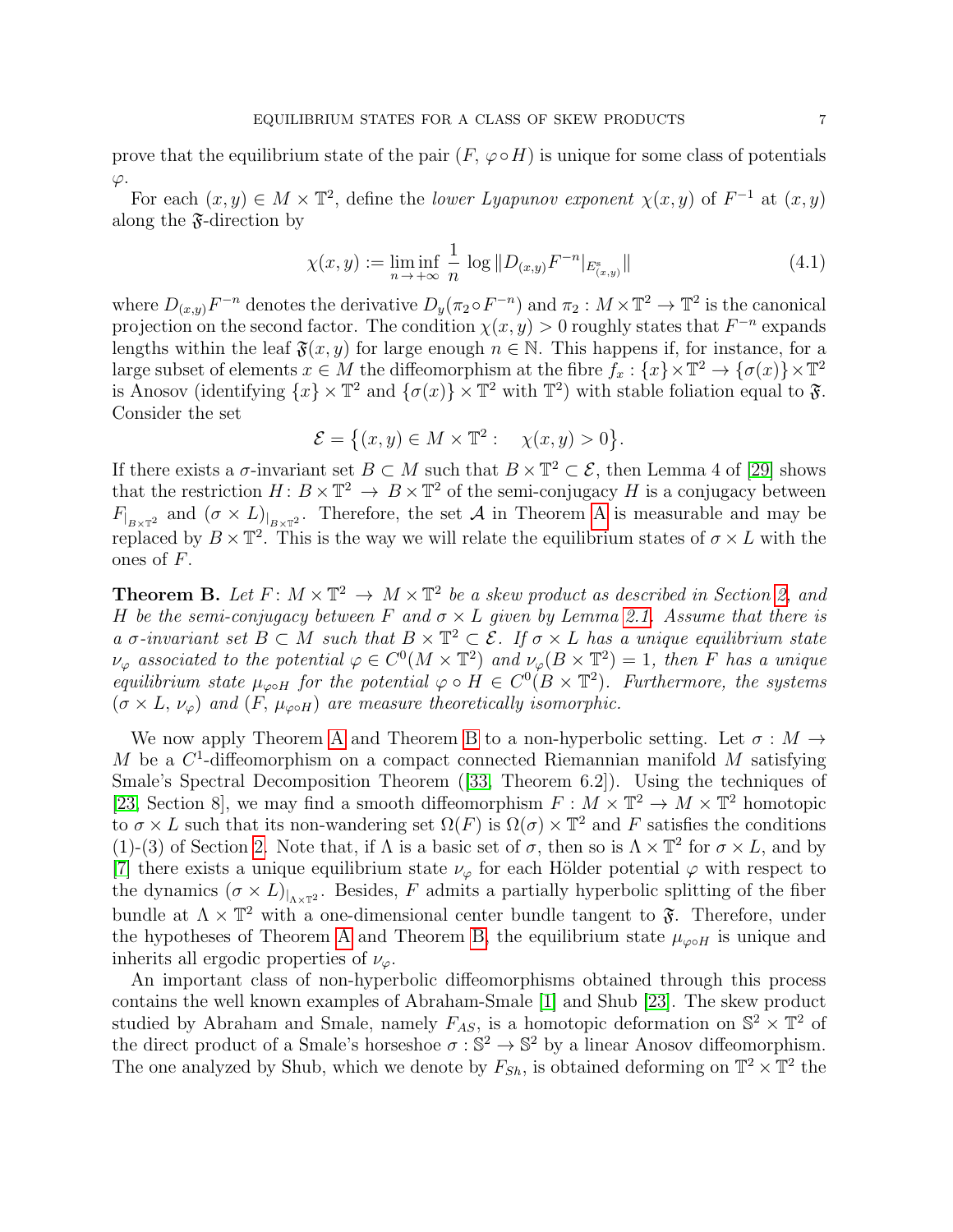product of two Anosov diffeomorphisms (not necessarily linear). The global dynamics of these examples satisfy the following properties:

- (a) No diffeomorphism  $C^1$ -close to  $F_{AS}$  (respectively,  $F_{Sh}$ ) is  $\Omega$ -stable.
- (b) The non-wandering set of  $F_{AS}$  (respectively,  $F_{Sh}$ ) is homeomorphic to the nonwandering set of any diffeomorphism  $C<sup>1</sup>$ -nearby.
- (c) The spectral decomposition of  $F_{AS}$  is given by  $\Omega(F_{AS}) = \Omega_1 \cup \Omega_2 \cup \Omega_3$ , where  $\Omega_1 = \{p_0\} \times \mathbb{T}^2$ ,  $\Omega_2 = \Lambda \times \mathbb{T}^2$  and  $\Omega_3 = \{p_1\} \times \mathbb{T}^2$ , and  $p_0$  is a sink,  $p_1$  is a source and  $\Lambda$  is a horseshoe of the dynamics  $\sigma: \mathbb{S}^2 \to \mathbb{S}^2$ . The transitive set  $\Omega_2$ is not hyperbolic due to the presence of two saddles with different stable indices. However,  $\Omega_2$  admits a partially hyperbolic splitting.
- (d) In Shub's example, the non-wandering set is (robustly) transitive, so  $\Omega(F_{Sh})$  =  $\mathbb{T}^2 \times \mathbb{T}^2$ . Again, this set is not hyperbolic but has a partially hyperbolic splitting.

In both examples, the corresponding family  $x \in M \to f_x \in \text{Diff}^1(\mathbb{T}^2)$  changes continuously from an Anosov diffeomorphism to a derived from Anosov while preserving the foliation F. Yet, the selection of these families of diffeomorphisms is not unique. As we will see, a suitable choice of  $(f_x)_{x \in M}$ , complemented with an additional condition on the potential  $\varphi$ , allow us to guarantee, after fixing a basic piece  $\Lambda \times \mathbb{T}^2$ , the existence of a set  $B \subset \Lambda$  as requested in Theorem [B.](#page-6-0)

Let us exemplify this reasoning with  $F_{AS}$ . One way to ensure the existence of such a set  $B \subset \Lambda$  is to control the sojourns of the orbits by  $\sigma$  inside the small open set  $\mathcal{U} \subset M$  where the deformation of  $\sigma \times L$  into  $F_{AS}$  is performed. For those points  $x \in \mathcal{U}$ , the diffeomorphism  $f_x$  is a derived from Anosov and the foliation  $\mathfrak{F}$  in the fiber  $\{x\} \times \mathbb{T}^2$  may be expanding by  $F_{AS}$ ; this is precisely the behavior which, according to Theorem [B,](#page-6-0) we should reduce to a minimum. So, given a basic set  $\Lambda$  of  $\Omega(\sigma)$ , a Hölder potential  $\varphi$  and the equilibrium state  $\nu_{\varphi}$  with respect to  $\sigma \times L$ , we will request that  $F_{AS}$  and  $\nu_{\varphi}$  satisfy the condition

<span id="page-7-0"></span>
$$
\int_{\Lambda} \log \zeta(x) d(\pi_1)_*(\nu_\varphi)(x) > 0 \tag{4.2}
$$

where

$$
\zeta(x) = \inf_{y \in \mathbb{T}^2} \|D_y f_x^{-1} \big|_{E_{(x,y)}^{\mathsf{s}}} \|
$$

and  $\pi_1: \Lambda \times \mathbb{T}^2 \to \Lambda$  is the natural projection on the first factor. Notice that  $\zeta(x)$ measures the least rate of expansion of  $D_y f_x^{-1}$  along the leaf  $\mathfrak{F}_{(x,y)}$  at the fiber  $\{x\} \times \mathbb{T}^2$ ; and that condition [\(4.2\)](#page-7-0) says that, in average, these minimum rates are bigger than 1 (hence expanding). We are left to prove that this assumption is enough to ensure that the set

$$
B = \left\{ x \in \Lambda : \ \chi(x, y) > 0 \quad \forall \, y \, \in \, \mathbb{T}^2 \right\}
$$

satisfies  $B \times \mathbb{T}^2 \subset \mathcal{E}$  and  $\nu_{\varphi}(B \times \mathbb{T}^2) = 1$ . This way, by Theorem [B,](#page-6-0)  $\mu_{\varphi \circ H}$  is the unique equilibrium state for  $(F_{AS}, \varphi \circ H)$ . Now, observe that the case  $\varphi \equiv 0$  is considerably simpler. Indeed, for this potential,  $(\pi_1)_*(\nu_0)$  is the measure of maximal entropy of  $\sigma$ (cf. [\[29,](#page-22-3) Theorem 1]), which, besides being uniformly distributed, provides an explicit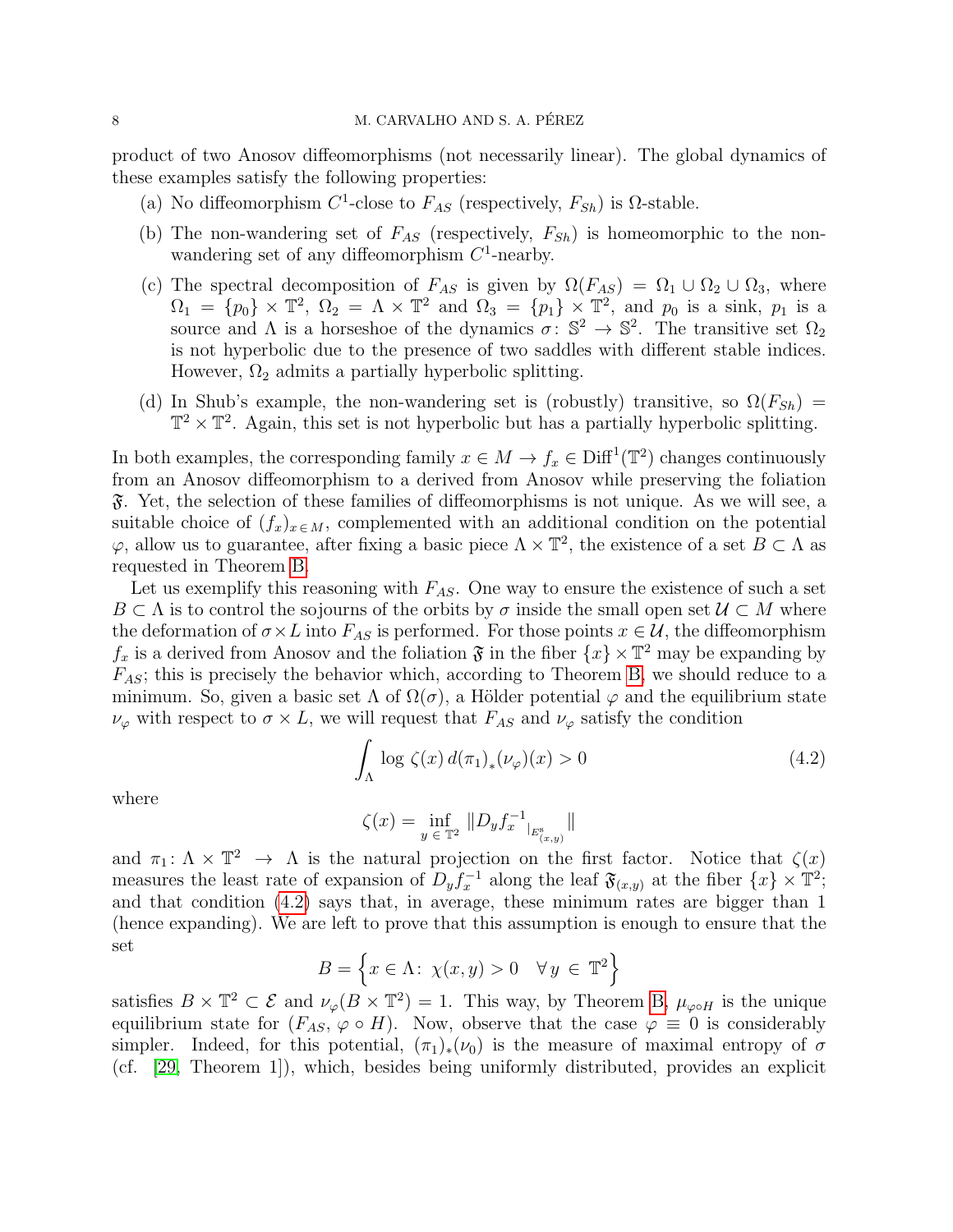connection between the size of U and its  $(\pi_1)_*(\nu_0)$  measure. This enables us to suitably choose, once and for all, the family of diffeomorphisms  $(f_x)_{x \in \mathbb{S}^2}$  in order to master the magnitude of the deformation that builds  $F_{AS}$  and, at the same time, to ascertain the validity of the assumption [\(4.2\)](#page-7-0) for  $\varphi \equiv 0$  and  $\nu_0$ . Thus, the set

$$
\mathbb{P}(\Lambda \times \mathbb{T}^2) = \left\{ \varphi \in C^0(\Lambda \times \mathbb{T}^2) \colon \varphi \text{ is Hölder and } \int_{\Lambda} \log \zeta(x) d(\pi_1)_*(\nu_\varphi)(x) > 0 \right\}
$$

in non-empty (in fact, it contains every constant potential  $\varphi \equiv c$ , since  $P_{top}(f, c)$  $h_{\text{top}}(f) + c$  and therefore the equilibrium states  $\nu_c$  and  $\nu_0$  coincide). Moreover, we will show in Section [8](#page-16-0) that  $\mathbb{P}(\Lambda \times \mathbb{T}^2)$  is an open domain inside the subset of Hölder elements of  $C^0(\Lambda \times \mathbb{T}^2)$ . The next result states that the class  $\mathbb{P}(\Lambda \times \mathbb{T}^2)$  is an adequate choice of potentials for  $\sigma \times L$ .

<span id="page-8-0"></span>Corollary C. Let  $F_{AS}: \mathbb{S}^2 \times \mathbb{T}^2 \to \mathbb{S}^2 \times \mathbb{T}^2$  be Abraham-Smale's example, H the semiconjugacy between  $F_{AS}$  and  $\sigma \times L$  given by Lemma [2.1](#page-3-1) and  $\Lambda$  be a basic set of  $\sigma$ . Take a potential  $\varphi \in \mathbb{P}(\Lambda \times \mathbb{T}^2)$  and the unique equilibrium state  $\nu_{\varphi}$  associated to the  $(\sigma \times L)_{\vert_{\Lambda \times \mathbb{T}^2}}$ and the potential  $\varphi$ . Then:

- (1) There exists a  $\sigma$ -invariant set  $B \subset \Lambda$  such that  $B \times \mathbb{T}^2 \subset \mathcal{E}$  and  $\nu_\varphi(B \times \mathbb{T}^2) = 1$ .
- (2)  $F_{AS}$  has a unique equilibrium state  $\mu_{\varphi \circ H}$  for the potential  $\varphi \circ H$ .
- (3)  $(F_{AS}, \mu_{\varphi \circ H})$  and  $(\sigma \times L, \nu_{\varphi})$  are measure theoretically isomorphic. In particular,  $\mu_{\infty H}$  is Bernoulli.

An analogous statement is true for Shub's example.

We now proceed studying C<sup>1</sup>-diffeomorphisms  $G: \mathbb{S}^2 \times \mathbb{T}^2 \to \mathbb{S}^2 \times \mathbb{T}^2$  in a small open neighborhood V of  $F_{AS}$  in  $\text{Diff}^1(\mathbb{S}^2 \times \mathbb{T}^2)$ . A similar discussion may be pursued with  $F_{Sh}$ . We may select  $V$  so that, for each  $G \in V$ , the following properties remain valid:

- (a) There exists a partially hyperbolic splitting on  $\Omega(G)$  with integrable subbundles  $E^*(G)$ , where  $* = s, c, u, cs$ ; besides, dim  $E^c(G) = 1$  and the center foliation is normally hyperbolic (cf. [\[23\]](#page-21-7)).
- (b) G may not be a skew product, but there exists a homeomorphism  $\tau_G: \Omega(G) \to$  $\Omega(F_{AS})$  such that  $\tau_G \circ G \circ \tau_G^{-1}$  is a bundle map covering  $\sigma$  and  $C^0$ -close to G and  $F_{AS}$  (cf. [\[23,](#page-21-7) §8]). Moreover, the skew product  $\tau_G \circ G \circ \tau_G^{-1}$  satisfies the conditions  $(1)-(3)$  of Section [2.](#page-2-0) Denote by  $H_G$  the corresponding semi-conjugacy provided by Lemma [2.1.](#page-3-1)
- (c)  $\Omega(G) = \Omega_1(G) \cup \Omega_2(G) \cup \Omega_3(G)$ , where  $\Omega_i(G) = \tau_G^{-1}(\Omega_i)$ , for  $i = 1, 2, 3$ , and  $\Omega_i(G)$ is a transitive, locally maximal and partially hyperbolic set.
- (d) The restriction of G to each  $\Omega_i(G)$  is entropy-expansive.

Therefore, the existence of equilibrium states for each restriction  $G_{\vert_{\Omega_i(G)}}$  and every continuous potential is guaranteed. The next result provides uniqueness of these equilibrium states for a certain class of potentials.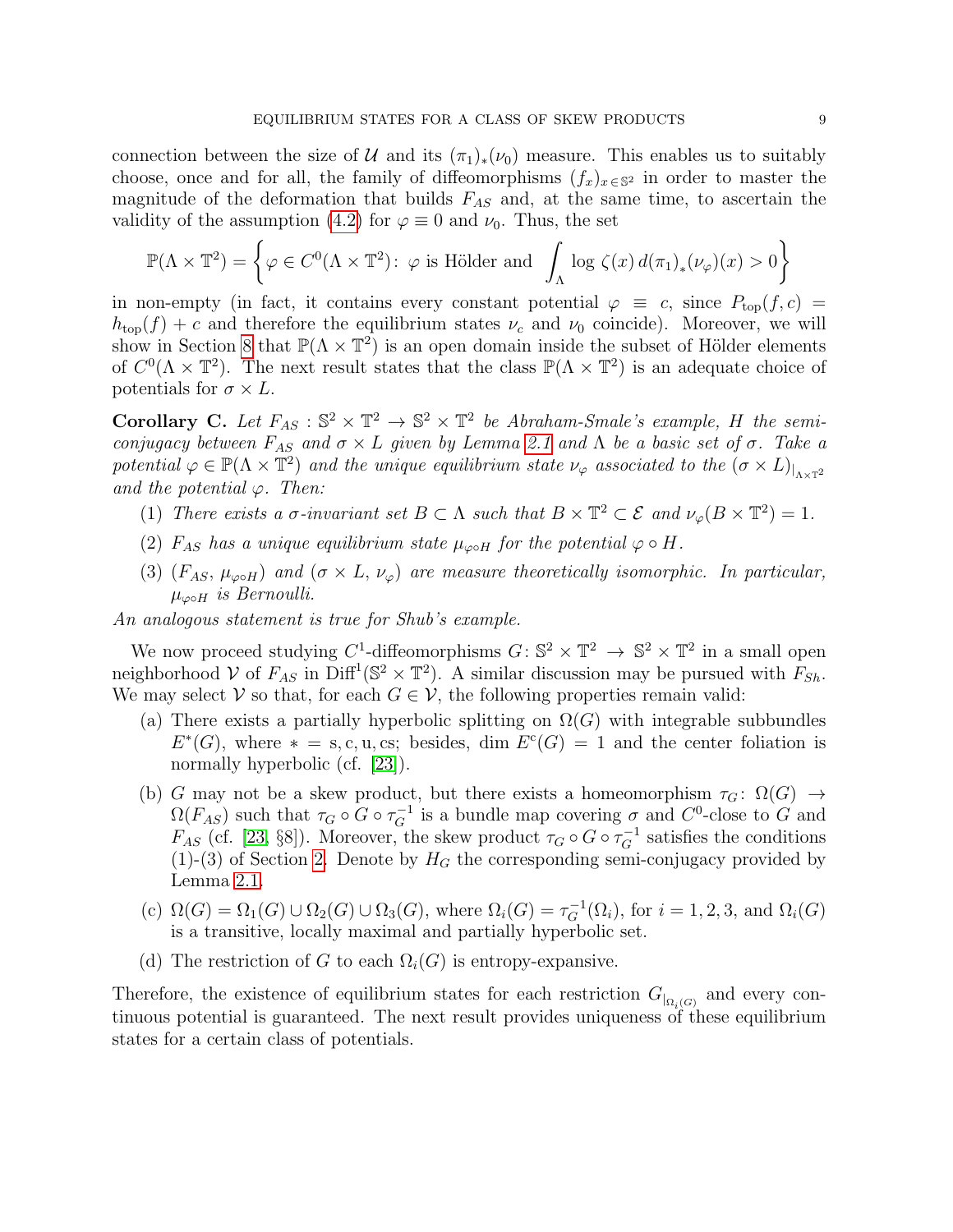<span id="page-9-4"></span>**Theorem D.** Consider  $G \in \mathcal{V}$ , a basic set  $\Lambda$  of  $\Omega(\sigma)$  and a potential  $\varphi \in \mathbb{P}(\Lambda \times \mathbb{T}^2)$ . Then there is a unique equilibrium state  $\mu_{\varphi \circ H_G \circ \tau_G}$  for the restriction of G to the piece  $\tau_G^{-1}(\Lambda \times \mathbb{T}^2)$  of  $\Omega(G)$  and the continuous potential  $\varphi \circ H_G \circ \tau_G$ . An analogous statement applies to Shub's example.

Having established the existence and uniqueness of equilibrium states for Hölder potentials (up to the semi-conjugacies with  $\sigma \times L$ ) for every diffeomorphism in a  $C^1$ -neighborhood of  $F_{AS}$  (respectively,  $F_{Sh}$ ), a natural question is how this equilibrium state varies with the underlying dynamics and the potential. Given a basic set  $\Lambda$  of  $\Omega(\sigma)$  and a potential  $\varphi \in \mathbb{P}(\Lambda \times \mathbb{T}^2)$ , we say that the equilibrium state  $\mu_{\varphi \circ H}$  of  $F_{AS}$  is *statistically stable* if, given a sequence  $(G_n)_{n \in \mathbb{N}}$  of diffeomorphisms in V converging in the C<sup>1</sup>-topology to  $F_{AS}$ , a sequence  $(\varphi_n)_{n\in\mathbb{N}}$  of maps in  $\mathbb{P}(\Lambda\times\mathbb{T}^2)$  converging in the  $C^0$ -norm to  $\varphi$  and the sequence of equilibrium states  $\mu_n$  for the restriction of  $G_n$  to  $\tau_{G_n}^{-1}$  $_{G_n}^{-1}(\Lambda \times \mathbb{T}^2)$  and  $\varphi_n \circ h_{G_n} \circ \tau_{G_n}$ , then any accumulation point of the sequence  $(\mu_n)_{n \in \mathbb{N}}$  in the weak<sup>\*</sup>-topology is the equilibrium state  $\mu_{\varphi \circ H}$  of  $(F_{AS}, \varphi \circ H)$ . We will prove the statistical stability of the equilibrium states of  $F_{AS}$  obtained in Corollary [C.](#page-8-0)

<span id="page-9-5"></span>**Corollary E.** Given a basic set  $\Lambda$  of  $\Omega(\sigma)$  and  $\varphi \in \mathbb{P}(\Lambda \times \mathbb{T}^2)$ , then the map

$$
(G, \psi) \in \mathcal{V} \times \mathbb{P}(\Lambda \times \mathbb{T}^2) \quad \mapsto \quad \mu_{\psi \circ H_G \circ \tau_G} \in \mathscr{P}(\mathbb{S}^2 \times \mathbb{T}^2)
$$

<span id="page-9-0"></span>is continuous at  $(F_{AS}, \varphi)$ . A similar result holds for  $F_{Sh}$ .

# 5. Proof of Theorem [A](#page-5-1)

Let  $H$  be the semi-conjugacy given by Lemma [2.1.](#page-3-1) The inequality

$$
P_{\text{top}}(F, \varphi \circ H) \ge P_{\text{top}}(\sigma \times L, \varphi), \qquad \forall \varphi \in C^{0}(M \times \mathbb{T}^{2})
$$

follows directly from [\[35,](#page-22-7) Theorem 9.8]. Regarding the reverse inequality, we start showing another connection between the pressure of two semi-conjugate dynamics.

<span id="page-9-3"></span>**Proposition 5.1.** Let  $T : X \to X$  and  $S : Y \to Y$  be two continuous transformations on compact metric spaces  $X$  and  $Y$ . Suppose there exists a surjective continuous map  $\pi: X \to Y$  satisfying  $\pi \circ T = S \circ \pi$ . Then, for every potential  $\varphi \in C^0(Y)$  we have

$$
P_{\text{top}}(T, \varphi \circ \pi) \le P_{\text{top}}(S, \varphi) + \sup_{\nu \in \mathscr{P}(Y, S)} \int h_{\text{top}}(T, \pi^{-1}(y)) d\nu(y).
$$

*Proof.* For each  $\nu \in \mathscr{P}(Y, S)$ , consider the set  $\mathscr{P}_{\nu}(X, T) \subset \mathscr{P}(X, T)$  defined by

$$
\mathscr{P}_{\nu}(X,T) = \Big\{ \mu \in \mathscr{P}(X,T) \colon \pi_* \mu = \nu \Big\}.
$$

Observe that

<span id="page-9-2"></span>
$$
\mathscr{P}(X,T) = \bigcup_{\nu \in \mathscr{P}(Y,S)} \mathscr{P}_{\nu}(X,T). \tag{5.1}
$$

Moreover, Ledrappier-Walters' formula ([\[25\]](#page-21-9)) establishes that, for every  $\nu \in \mathscr{P}(Y, S)$ ,

<span id="page-9-1"></span>
$$
\sup_{\mu \in \mathcal{P}_{\nu}(X,T)} h_{\mu}(T) = h_{\nu}(S) + \int h_{\text{top}}(T, \pi^{-1}(y)) d\nu(y). \tag{5.2}
$$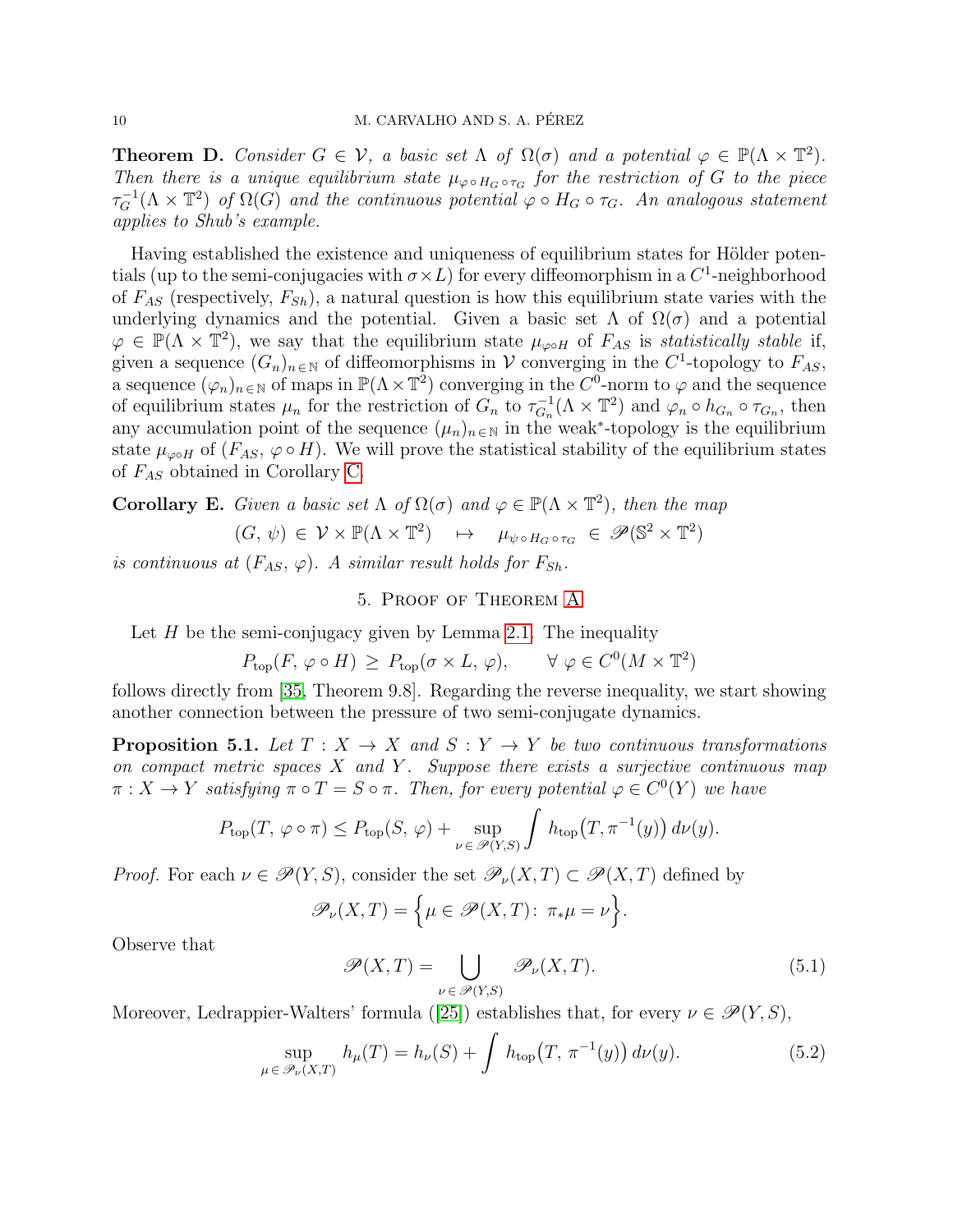As the operator

$$
\mu \in \mathscr{P}_{\nu}(X,T) \quad \mapsto \quad \int \varphi \circ \pi \, d\mu
$$

is constant and equal to  $\int \varphi \, d\nu$ , adding  $\int \varphi \, d\nu$  to both sides of the equality [\(5.2\)](#page-9-1) we obtain

<span id="page-10-0"></span>
$$
\sup_{\mu \in \mathscr{P}_{\nu}(X,T)} \left\{ h_{\mu}(T) + \int \varphi \circ \pi \, d\mu \right\} = h_{\nu}(S) + \int \varphi \, d\nu + \int h_{\text{top}}(T, \pi^{-1}(y)) \, d\nu(y). \tag{5.3}
$$

Taking in [\(5.3\)](#page-10-0) the supremum over all the measures  $\nu \in \mathscr{P}(Y, S)$  and applying the Variational Principle to  $S: Y \to Y$  and  $\varphi: Y \to \mathbb{R}$ , we get

$$
\sup_{\nu \in \mathscr{P}(Y,S)} \left\{ \sup_{\mu \in \mathscr{P}_{\nu}(X,T)} \left\{ h_{\mu}(T) + \int \varphi \circ \pi \, d\mu \right\} \right\}
$$
  

$$
\leq P_{\text{top}}(S,\varphi) + \sup_{\nu \in \mathscr{P}(Y,S)} \int h_{\text{top}}(T, \pi^{-1}(y)) \, d\nu(y).
$$

On the other hand, it follows from [\(5.1\)](#page-9-2) that

$$
\sup_{\mu \in \mathscr{P}(X,T)} \left\{ h_{\mu}(T) + \int \varphi \circ \pi \, d\mu \right\} = \sup_{\nu \in \mathscr{P}(Y,S)} \left\{ \sup_{\mu \in \mathscr{P}_{\nu}(X,T)} \left\{ h_{\mu}(T) + \int \varphi \circ \pi \, d\mu \right\} \right\}
$$

and so, again by the Variational Principle, we conclude that

$$
P_{\text{top}}(T, \varphi \circ \pi) \le P_{\text{top}}(S, \varphi) + \sup_{\nu \in \mathcal{P}(Y, S)} \int h_{\text{top}}(T, \pi^{-1}(y)) d\nu(y)
$$

thus completing the proof of the proposition.

Now, for the skew products introduced in Section [2,](#page-2-0) as the leaves of the lamination  $\mathfrak{F}$  are one-dimensional, each fiber of the semi-conjugacy carries no entropy (this is not necessarily true if the dimension of those leaves is larger than one; we refer the reader to [\[29,](#page-22-3) Remark at page 628]). More precisely:

<span id="page-10-1"></span>**Lemma 5.2.** [\[29,](#page-22-3) Lemma 3] For every  $(x, y) \in M \times \mathbb{T}^2$ , one has  $h_{top}(F, H^{-1}(x, y)) = 0$ .

Consequently, in this setting, Proposition [5.1](#page-9-3) may be rewritten as

$$
P_{\text{top}}(F, \varphi \circ H) \le P_{\text{top}}(\sigma \times L, \varphi), \qquad \forall \varphi \in C^{0}(M \times \mathbb{T}^{2}).
$$

This ends the proof of part (1) of Theorem [A.](#page-5-1)

Concerning statement (2) of Theorem [A,](#page-5-1) let  $\mu_{\varphi \circ H}$  be an equilibrium state for  $(F, \varphi \circ H)$ . We need to show that  $\nu_{\varphi} = H_*(\mu_{\varphi \circ H})$ , which belongs to  $\mathscr{P}(M \times \mathbb{T}^2, \sigma \times L)$ , is an equilibrium state for  $(\sigma \times L, \varphi)$ . By Lemma [5.2,](#page-10-1) equation [\(5.3\)](#page-10-0) and part (1) of Theorem [A,](#page-5-1) we deduce

$$
\sqcup
$$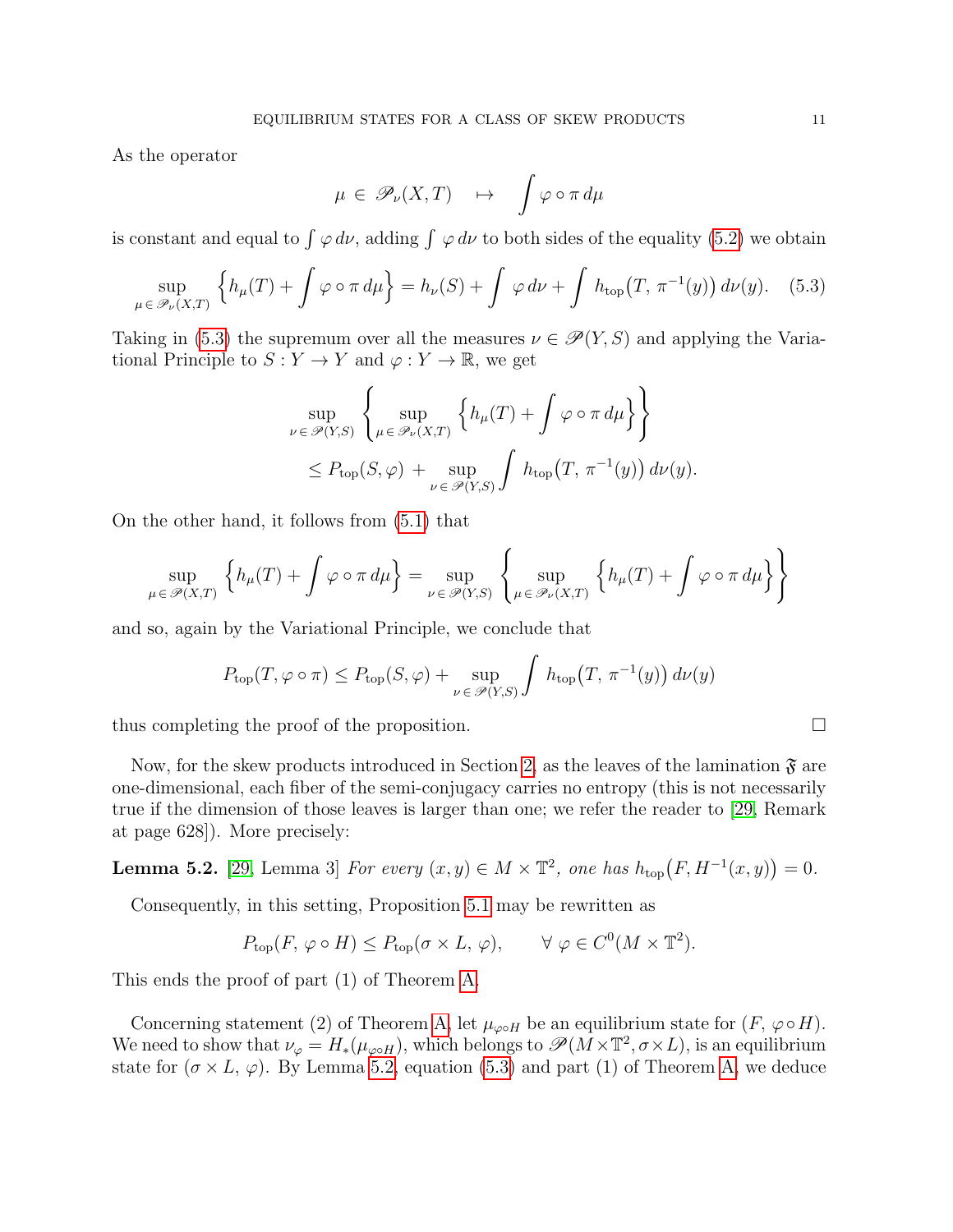that

$$
h_{\nu_{\varphi}}(\sigma \times L) + \int \varphi \, d\,\nu_{\varphi} = \sup_{\mu \in \mathscr{P}_{\nu_{\varphi}}(M \times \mathbb{T}^2, F)} \left\{ h_{\mu}(F) + \int \varphi \circ H \, d\mu \right\}
$$

$$
\geq h_{\mu_{\varphi \circ H}}(F) + \int \varphi \circ H \, d\mu_{\varphi \circ H}
$$

$$
= P_{\text{top}}(F, \varphi \circ H)
$$

$$
= P_{\text{top}}(\sigma \times L, \varphi).
$$

Thus,  $\nu_{\varphi}$  is an equilibrium state of  $\sigma \times L$  and  $\varphi$ . This ends the proof of Theorem [A](#page-5-1) (2).

Let us now show item (3) of Theorem [A.](#page-5-1) Assume that  $\nu_{\varphi}$  is an equilibrium state of  $\sigma \times L$ and  $\varphi$ , and that the set  $\mathcal{A}$  of points in  $M \times \mathbb{T}^2$  where H is injective has full  $\nu_{\varphi}$  measure.

**Lemma 5.3.** A is  $(\sigma \times L)$ -invariant.

*Proof.* As F and  $\sigma \times L$  are bijections and  $H \circ F = (\sigma \times L) \circ H$ , we have  $H^{-1} \circ (\sigma \times L)^{-1}(\cdot) \supseteq$  $F^{-1} \circ H^{-1}(\cdot)$ . Therefore, if  $z \in \mathcal{A}$ , then

$$
H^{-1}(z) = H^{-1} \circ (\sigma \times L)^{-1}((\sigma \times L)(z)) \supseteq F^{-1} \circ H^{-1}((\sigma \times L)(z))
$$

and so, as  $H^{-1}(z)$  is a singular set and F is injective,  $H^{-1}((\sigma \times L)(z))$  must be singular as well. Thus,  $(\sigma \times L)(\mathcal{A}) \subset \mathcal{A}$ . A similar argument proves the reverse inclusion.

Thus,  $H^{-1}(\mathcal{A})$  is F-invariant, and, since  $H_{|H^{-1}(\mathcal{A})}$  is injective, we conclude that:

**Lemma 5.4.**  $H_{|H^{-1}(\mathcal{A})}$  is a topological conjugacy between  $F_{|H^{-1}(\mathcal{A})}$  and  $(\sigma \times L)_{|\mathcal{A}}$ .

Proof. The main difficulty in proving this statement is the fact that, having in mind possible applications (as happens with the subset  $B \times \mathbb{T}^2$  in Theorem [B\)](#page-6-0), we are not assuming that the set A is compact. Thus, it is not immediate that the injectivity of H at  $H^{-1}(\mathcal{A})$ yields the continuity of  $H^{-1}$  in A. Consider a sequence  $((x_n, y_n))$  $n \in \mathbb{N}$  of points in  $H^{-1}(\mathcal{A})$ such that the sequence  $(H(x_n, y_n))$ converges to  $H(x_0, y_0)$  for some  $(x_0, y_0) \in \mathcal{A}$ . We need to show that  $\lim_{n\to\infty} (x_n, y_n) = (x_0, y_0)$ . As  $M \times \mathbb{T}^2$  is compact, the sequence  $((x_n, y_n))$ has accumulation points in  $M \times \mathbb{T}^2$ . Suppose that  $\beta_1$  and  $\beta_2$  are accumulated by the sequence  $((x_n, y_n))$ . Then, by the continuity of  $H$ , we get

$$
\lim_{n \to +\infty} H(x_n, y_n) = H(x_0, y_0) = H(\beta_1) = H(\beta_2).
$$

Therefore, as H is injective at  $(x_0, y_0)$ , we infer that  $\beta_1 = \beta_2 = (x_0, y_0)$ . Hence,  $((x_n, y_n))$  $n \in \mathbb{N}$ converges to  $(x_0, y_0)$ , and so  $H^{-1}$  is continuous in A.

Consequently, the map  $((H^{-1})_{|_{\mathcal{A}}})$ is an isomorphism between  $\mathscr{P}(A, (\sigma \times L)_{|A})$  and  $\mathscr{P}(H^{-1}(\mathcal{A}), F_{|_{H^{-1}(\mathcal{A})}})$ . Thus,  $(H^{-1})_*(\nu_{\varphi})$  is an equilibrium state for the pair  $(F, \varphi \circ H)$ .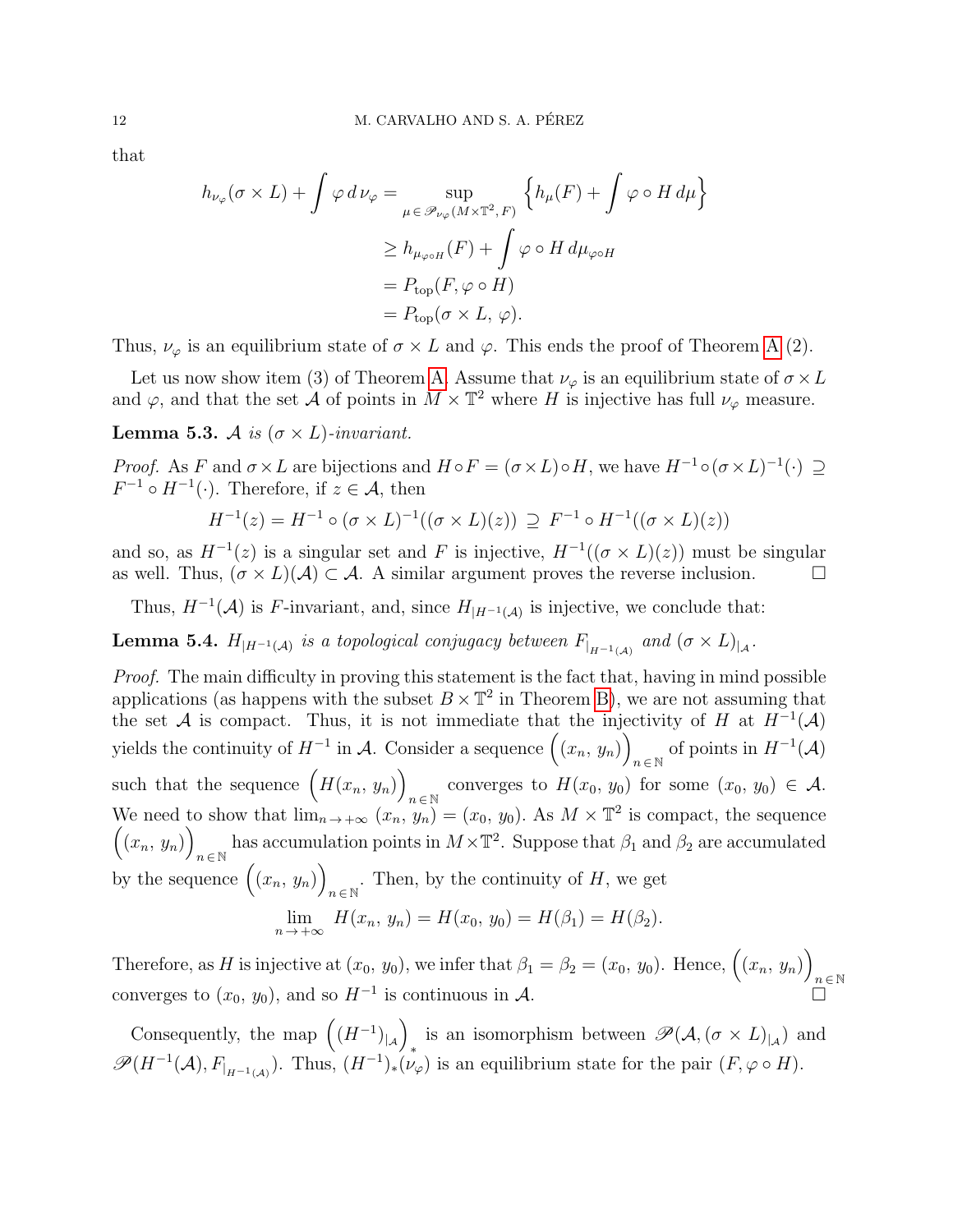### 6. Proof of Theorem [B](#page-6-0)

<span id="page-12-0"></span>The key idea to prove Theorem [B](#page-6-0) is Lemma 4 of [\[29\]](#page-22-3) which ascertains that, under the assumption that  $F^{-m}$  expands lengths in the central leaves  $\mathfrak F$  for large enough values of  $m \in \mathbb{N}$  (a property that is conveyed by the set  $B \times \mathbb{T}^2$ ), then the restriction of the semi-conjugacy  $H_{B\times T^2}$  becomes an almost conjugacy.

**Lemma 6.1.** [\[29,](#page-22-3) Lemma 4] Suppose there is a  $\sigma$ -invariant set  $B \subset \Lambda$  such that  $\chi(x, y) > 0$ for every  $(x, y) \in B \times \mathbb{T}^2$ . Then the restriction of H to the set  $B \times \mathbb{T}^2$  is a homeomorphism.

Notice that this lemma also indicates that  $B \times \mathbb{T}^2 \subset \mathcal{A}$ . So, as  $\nu_\varphi(B \times \mathbb{T}^2) = 1$ , we get  $\nu_{\varphi}(\mathcal{A}) = 1$  and Theorem [A](#page-5-1) (3) applies.

Assume now that  $\sigma \times L$  has a unique equilibrium state  $\nu_{\varphi}$  with respect to  $\sigma \times L$  and a Hölder potential  $\varphi$ . We wish to show that F also has only one equilibrium state for  $\varphi \circ H$ . Suppose, otherwise, that F has two equilibrium states  $\mu_1$  and  $\mu_2$  for  $\varphi \circ H$ . Then Theorem [A](#page-5-1) (2) indicates that  $H_*(\mu_1) = H_*(\mu_2) = \nu_\varphi$ . Moreover, by assumption, there exists a  $\sigma$ -invariant set B such that

$$
B \times \mathbb{T}^2 \subset \mathcal{E} = \left\{ (x, y) \in M \times \mathbb{T}^2 \colon \chi(x, y) > 0 \right\}
$$

and  $\nu_{\varphi}(B \times \mathbb{T}^2) = 1$ . Thus, as H is surjective and is the identity on the first coordinate,

$$
\mu_1(B \times \mathbb{T}^2) = \mu_1(H^{-1}(B \times \mathbb{T}^2)) = \nu_{\varphi}(B \times \mathbb{T}^2) = 1
$$
\n(6.1)

and similarly  $\mu_2(B \times \mathbb{T}^2) = 1$ . Besides, since  $H_{|B \times \mathbb{T}^2}$  is a topological conjugacy between  $F_{B\times T^2}$  and  $(\sigma \times L)_{B\times T^2}$ , the map  $H_*$  is an isomorphism between  $\mathscr{P}(B \times T^2, F_{B\times T^2})$  and  $\widetilde{\mathscr{P}(B \times \mathbb{T}^2, (\sigma \times L)|_{B \times \mathbb{T}^2}})$ . Thus,  $\mu_1 = (H^{-1})_*(\nu_\varphi) = \mu_2$ .

6.1. A generalization. Theorems [A](#page-5-1) and [B](#page-6-0) together admit a more general statement whose proof is a straightforward adaptation of the arguments presented in this and the previous section.

Let  $f: X \to X$  be an expansive homeomorphism of a compact metric space X with the specification property. Consider a continuous extension  $F$  of  $f$  through a continuous surjective map H, and take a Hölder potential  $\varphi$  and the unique (ergodic) equilibrium state  $\nu_{\varphi}$  of f and  $\varphi$ . Suppose that the two following conditions are fulfilled:

(1) 
$$
h_{\text{top}}(F, H^{-1}(x)) = 0
$$
 for every  $x \in X$ .

$$
(2) \ \nu_{\varphi} \left( \left\{ H(x) \in X : H^{-1}(H(x)) = \{x\} \right\} \right) = 1.
$$

Then the measure  $(H^{-1})_*(\nu_\varphi)$  is F-invariant, ergodic, and the unique equilibrium state of F and  $\varphi \circ H$ . This result may be compared with [\[8,](#page-21-13) Theorem 1.5].

#### 7. Proof of Corollary [C](#page-8-0)

<span id="page-12-1"></span>We start recalling the construction of Abraham-Smale and Shub's examples. Consider a diffeomorphism  $\sigma \colon M \to M$  satisfying the Spectral Decomposition Theorem. The tangent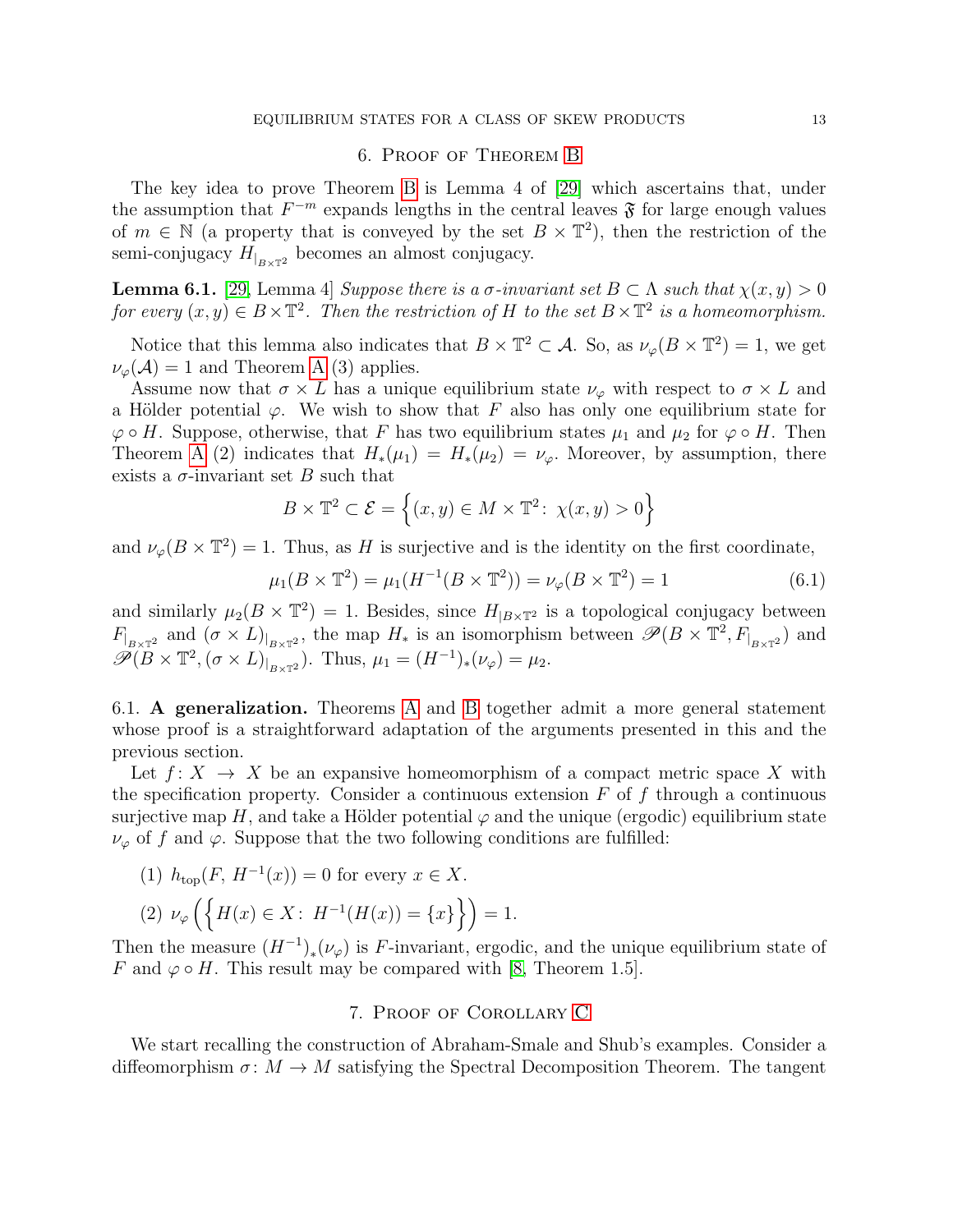space of M admits a hyperbolic splitting  $TM = E^{ss} \oplus E^{uu}$  such that, for some uniform constant  $0 < \lambda < 1$ ,

$$
\max\left\{\|D\sigma|_{E^{\text{ss}}} \|, \|D\sigma^{-1}|_{E^{\text{uu}}} \|\right\} < \lambda.
$$

Assume that  $\sigma$  has two fixed points p and q. Note that they are homoclinically related (that is, both transversal intersections  $W^{s}(p)$   $\pitchfork W^{u}(q)$  and  $W^{u}(p)$   $\pitchfork W^{s}(q)$  are nonempty). Afterwards, take a smooth family of torus diffeomorphisms  $f_x: \mathbb{T}^2 \to \mathbb{T}^2$  indexed by  $x \in M$  and satisfying the following properties:

(a)  $T T^2 = E^c(f_x) \oplus E^u(f_x)$ , a splitting invariant under  $Df_x$  and for which there exist constants  $0 < \gamma_1 < \gamma_2 < 1$  such that

.

$$
||Df_x^{-1}|_{E^u(f_x)}|| < \gamma_1 \quad \text{and} \quad \gamma_2 < ||Df_x|_{E^c(f_x)}|| \le \gamma_1^{-1}
$$

We may assume, taking a power of  $\sigma$  if necessary, that  $\lambda < \gamma_1$ .

- (b) For every  $x \in M$ , the diffeomorphism  $f_x$  preserves cone fields  $\mathcal{C}^{\text{cs}}$  and  $\mathcal{C}^{\text{u}}$ .
- (c) The map  $f_p$  is Anosov, while  $f_q$  is a derived from Anosov.
- (d) There is  $\theta \in \mathbb{T}^2$  such that  $f_x(\theta) = \theta$  for every x, and  $\theta$  is a saddle of  $f_p$  and a source for  $f_a$ .

Now, consider the skew product

$$
F\colon M\times \mathbb{T}^2\to M\times \mathbb{T}^2, \qquad F(x,y)=(\sigma(x),f_x(y))\,.
$$

In [\[23\]](#page-21-7) it was shown that F can be obtained as a deformation of  $\sigma \times L$ , where L is a linear Anosov diffeomorphism of the two-torus, satisfying the conditions (1)-(3) made explicit in Section [2.](#page-2-0) Moreover, the resulting F is partially hyperbolic, with central foliation  $\mathfrak{F}$  whose leaves are tangent to the  $E^c$ -direction (cf. [\[31\]](#page-22-10)).

The example of Abraham-Smale  $F_{AS}$  is obtained by the previous reasoning considering M to be equal to the two-sphere  $\mathbb{S}^2$  with the dynamics  $\sigma$  of Smale's horseshoe. The family  $(f_x)_{x \in M}$  is the result of a homotopic deformation of the linear Anosov diffeomorphism L induced by the matrix  $A = \begin{pmatrix} 2 & 1 \\ 1 & 1 \end{pmatrix}$  at p until the deformation reaches a derived from Anosov diffeomorphism when x attains  $q$ . In the case of Shub's example, the diffeomphism  $F_{Sh}$  is obtained taking  $M = \mathbb{T}^2$  and  $\sigma$  an Anosov diffeomorphism having two fixed points. Both skew products  $F_{AS}$  and  $F_{Sh}$  are  $C^0$ -perturbations of  $\sigma \times L$  supported on a small ball with radius  $\rho > 0$  centered at the fixed point q of  $\sigma$  in M. Outside that ball, the maps coincide with  $\sigma \times L$ , hence we may carry out the above construction so that the C<sup>0</sup>-distance between  $F_{AS}$  (respectively,  $F_{Sh}$ ) and  $\sigma \times L$  is of the order of  $\rho$ .

Let us be more accurate, exemplifying with the case of  $F_{AS}$ . The matrix A is diagonalizable, with eigenvalues  $0 < \lambda_s < 1$  and  $\lambda_u > 1$  such that  $\lambda_s \lambda_u = 1$ . Denote by  $B_r(x)$  the r-ball centered at  $x \in \mathbb{S}^2$ . Then (see Figure [1\)](#page-14-0):

(a) For  $x \in \mathbb{S}^2 \setminus B_{\rho}(q)$ , the diffeomorphism  $f_x$  is equal to L.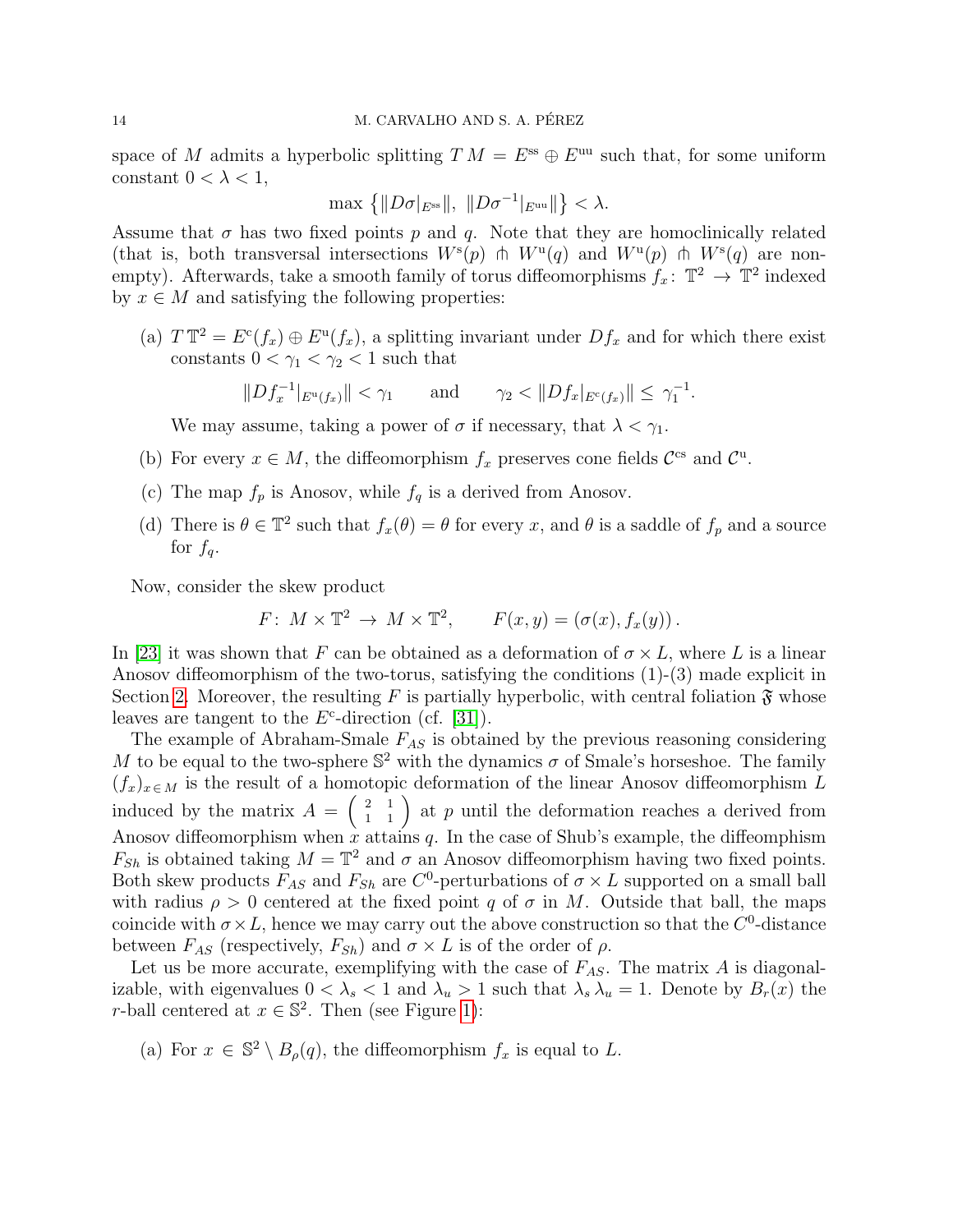

<span id="page-14-0"></span>Figure 1. Homotopic deformation from an Anosov diffeomorphism to a derived from Anosov.

- (b) For  $x \in B_{\rho/2}(q)$ , the diffeomorphism  $f_x$  is equal to a derived from the Anosov L, whose (lower triangular) linear part is  $\begin{pmatrix} \lambda_u & 0 \\ 0 & \lambda_u \end{pmatrix}$  $*$   $\lambda_c$ ) with  $1 < \lambda_c < \lambda_u$ .
- (c) For  $x \in B_{\rho}(q) \setminus B_{\rho/2}(q)$ , the diffeomorphism  $f_x$  is a transition between L and the previous derived from Anosov, with linear part  $\begin{pmatrix} \lambda_u & 0 \\ 0 & \lambda_u \end{pmatrix}$ \*  $\gamma(x)$ ) where  $\gamma(x) > 0$ .

Observe that we have control on the size  $\rho$  of the neighborhood of q where the perturbation occurs, on the value of  $\lambda_c$  and on the map  $x \in B_\rho(q) \setminus B_{\rho/2}(q) \mapsto \gamma(x)$ . Selecting them appropriately, we are able to bind to this construction the condition [\(4.2\)](#page-7-0) for  $\varphi \equiv 0$  and the measure of maximal entropy  $\nu_0$  of  $\sigma \times L$ . Indeed, the map  $\zeta$  is given by

$$
\zeta(x) = \begin{cases} \lambda_s^{-1} & \text{if } x \in \mathbb{S}^2 \setminus B_{\rho}(q) \\ \lambda_c^{-1} & \text{if } x \in B_{\rho/2}(q) \\ \gamma(x)^{-1} & \text{if } x \in B_{\rho}(q) \setminus B_{\rho/2}(q). \end{cases}
$$

So, we construct  $F_{AS}$  requesting that

(H1)  $\rho$  is small enough so that  $(\pi_1)_*(\nu_0)(B_\rho(q)) < \frac{\log \lambda_u}{\log \lambda_u + \log \lambda_u}$  $\frac{\log \lambda_u}{\log \lambda_u + \log \lambda_c};$ (H2)  $\gamma(x) \leq \lambda_c$  for every  $x \in B_\rho(q) \setminus B_{\rho/2}(q)$ .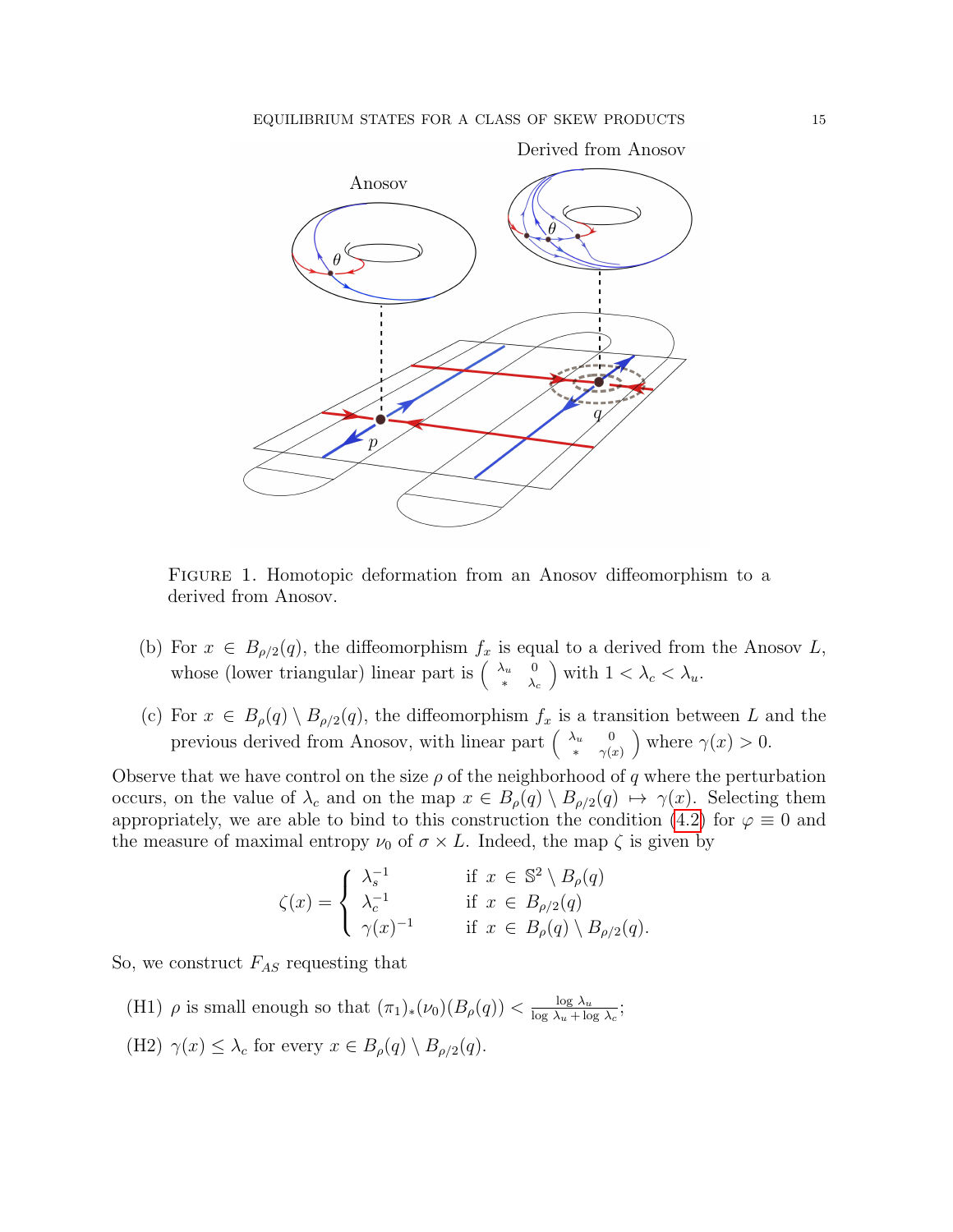This way, we obtain

$$
\int_{\Lambda} \log \zeta(x) d(\pi_1)_*(\nu_0)(x) \ge \log (\lambda_u) - [\log \lambda_u + \log \lambda_c](\pi_1)_*(\nu_0)(B_{\rho}(q)) > 0.
$$

Having finished the construction of  $F_{AS}$ , take a basic set  $\Lambda$  of  $\Omega(\sigma)$ , a potential  $\varphi \in$  $\mathbb{P}(\Lambda \times \mathbb{T}^2)$  and the equilibrium state  $\nu_{\varphi}$  with respect to  $\sigma \times L$  and  $\varphi$ . We will show that the set

$$
B = \left\{ x \in \Lambda : \ \chi(x, y) > 0 \quad \forall \, y \, \in \, \mathbb{T}^2 \right\}
$$

satisfies  $B \times \mathbb{T}^2 \subset \mathcal{E}$  and  $\nu_{\varphi}(B \times \mathbb{T}^2) = 1$ . Accordingly, by Theorem [B,](#page-6-0)  $\mu_{\varphi} = (H_{\perp}^{-1})$  $\binom{-1}{\mathsf{B} \times \mathbb{T}^2}$   $\big(\nu_\varphi\big)$ is the unique equilibrium state for  $F_{AS}$  and  $\varphi \circ H$ .

We begin noticing that any ergodic  $(\sigma \times L)$ -invariant Borel probability measure projects via  $\pi_1$  to an ergodic  $\sigma$ -invariant probability measure. Besides, as  $\sigma \times L$  is a  $C^1$  Axiom A diffeomorphism and  $\varphi$  is Hölder, there is a unique equilibrium state of  $\varphi$  with respect to  $\sigma \times L$ , which is a Bernoulli probability measure [\[7\]](#page-21-1) since  $\sigma$  is topologically mixing for both  $\Lambda =$  Horseshoe and  $\Lambda = \mathbb{T}^2$ . By Theorem [A,](#page-5-1) such a unique equilibrium state must be  $\nu_{\varphi}$ . Recalling the definition of the lower Lyapunov exponent of  $F^{-1}$  along the central foliation  $\mathfrak{F}$  (cf. [4.1\)](#page-6-1) and taking into account that the leaves of  $\mathfrak{F}$  are one-dimensional, one gets

$$
\chi(x, y) = \liminf_{n \to +\infty} \frac{1}{n} \log ||D_{(x,y)} F^{-n}||_{E^s_{(x,y)}}||
$$
  
\n
$$
= \liminf_{n \to +\infty} \frac{1}{n} \log ||D_y(\pi_2 \circ F^{-n})||_{E^s_{(x,y)}}||
$$
  
\n
$$
= \liminf_{n \to +\infty} \frac{1}{n} \log ||D_y(f_x^{-1} \circ f_{\sigma(x)}^{-1} \circ \cdots \circ f_{\sigma^{n-1}(x)}^{-1})||_{E^s_{(x,y)}}||
$$
  
\n
$$
= \liminf_{n \to +\infty} \frac{1}{n} \sum_{i=0}^{n-1} \log \psi(F^{-i}(x, y))
$$

where  $\psi(x,y) = ||D_y f_x^{-1}||_{E^s_{(x,y)}}||$ . On the other hand, applying the Ergodic Theorem of Birkhoff to the map

$$
x \in \Lambda \quad \mapsto \quad \log \zeta(x) := \log \big( \inf_{y \in \mathbb{T}^2} \psi(x, y) \big)
$$

we guarantee the existence of a full  $(\pi_1)_*(\nu_\varphi)$ -measure set  $B \subset \Lambda$  such that for every  $x \in B$ one has

$$
\lim_{n \to +\infty} \frac{1}{n} \sum_{i=0}^{n-1} \log \zeta(\sigma^{-i}(x)) = \int_{\Lambda} \log \zeta(t) d(\pi_1)_*(\nu_\varphi)(t).
$$

Selecting the potential  $\varphi$  in the set  $\mathbb{P}(\Lambda \times \mathbb{T}^2)$ , we are sure that  $\int_{\Lambda} \log \zeta(t) d(\pi_1)_*(\nu_{\varphi})(t) > 0$ and thereby

$$
\chi(x,y) \ge \int_{\Lambda} \log \zeta(t) d(\pi_1)_*(\nu_{\varphi})(t) > 0, \qquad \forall (x,y) \in B \times \mathbb{T}^2.
$$

This means that  $\nu_{\varphi}(B \times \mathbb{T}^2) = \nu_{\varphi}(\pi_1^{-1}(B)) = (\pi_1)_*(\nu_{\varphi})(B) = 1$ , which is what we needed to finish the proof of Corollary [C.](#page-8-0)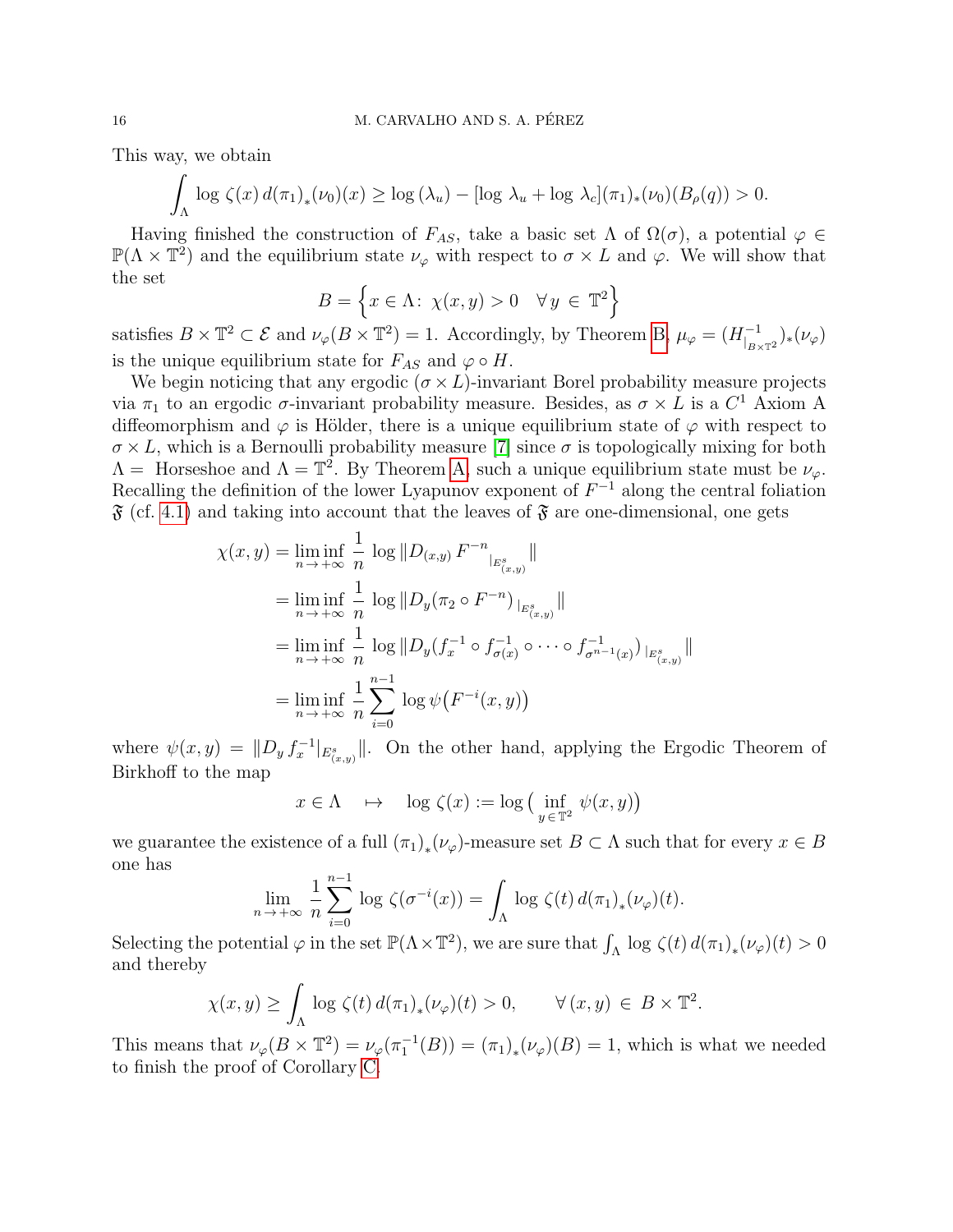## 8. Selection of the potentials

<span id="page-16-0"></span>In what follows  $\mathcal{H}(\Lambda \times \mathbb{T}^2) \subset C^0(\Lambda \times \mathbb{T}^2)$  stands for the subset of Hölder real-valued continuous maps with domain  $\Lambda \times \mathbb{T}^2$ . We will explain why the set  $\mathbb{P}(\Lambda \times \mathbb{T}^2)$  of Hölder potentials which comply with the condition [\(4.2\)](#page-7-0), with respect to either  $F_{AS}$  or  $F_{Sh}$ , is an open subset of  $\mathcal{H}(\Lambda \times \mathbb{T}^2)$ .

<span id="page-16-1"></span>**Proposition 8.1.** Given  $\varphi \in \mathcal{H}(\Lambda \times \mathbb{T}^2)$ , consider a sequence  $(\varphi_n)_{n \in \mathbb{N}}$  of maps in  $\mathcal{H}(\Lambda \times \mathbb{T}^2)$ which converges in the  $C^0$ -norm to  $\varphi$ . Take the sequence of unique equilibrium states  $\nu_n$ for  $\sigma \times L$  and  $\varphi_n$ , and assume that the sequence  $(\nu_n)_{n \in \mathbb{N}}$  converges in the weak<sup>\*</sup>-topology to a Borel probability measure  $\eta$  in  $\Lambda \times \mathbb{T}^2$ . Then  $\eta$  is the equilibrium state  $\nu_{\varphi}$  of  $\sigma \times L$ and  $\varphi$ .

*Proof.* It is immediate that the probability measure  $\eta$  is  $(\sigma \times L)$ -invariant. So, we are left to show that

$$
P_{\text{top}}(\sigma \times L, \varphi) = h_{\eta}(\sigma \times L) + \int \varphi \, d\eta.
$$

As  $\sigma \times L$  is expansive, its entropy map is upper semi-continuous, so

$$
\limsup_{n \to +\infty} h_{\nu_n}(\sigma \times L) \le h_\eta(\sigma \times L).
$$

On the other hand,

$$
\lim_{n \to +\infty} \int \varphi_n \, d\nu_n = \int \varphi \, d\eta
$$

since

$$
\left| \int \varphi_n \, d\nu_n - \int \varphi \, d\eta \right| \leq \left| \int \varphi_n \, d\nu_n - \int \varphi \, d\nu_n \right| + \left| \int \varphi \, d\nu_n - \int \varphi \, d\eta \right|
$$
  

$$
\leq \|\varphi_n - \varphi\|_{C^0} + \left| \int \varphi \, d\nu_n - \int \varphi \, d\eta \right| \xrightarrow{n \to +\infty} 0.
$$

From [\[35,](#page-22-7) Theorem 9.7] and the fact that  $h_{\text{top}}(\sigma \times L) < +\infty$ , we conclude that the pressure operator of  $\sigma \times L$  is Lipschitz with respect to the potential. Thus,

$$
\lim_{n \to +\infty} P_{\text{top}}(\sigma \times L, \varphi_n) = P_{\text{top}}(\sigma \times L, \varphi)
$$

and so

$$
P_{\text{top}}(\sigma \times L, \varphi) = \lim_{n \to +\infty} P_{\text{top}}(\sigma \times L, \varphi_n)
$$
  
= 
$$
\limsup_{n \to +\infty} \left[ h_{\nu_n}(\sigma \times L) + \int \varphi_n d\nu_n \right]
$$
  
= 
$$
\limsup_{n \to +\infty} h_{\nu_n}(\sigma \times L) + \lim_{n \to +\infty} \int \varphi_n d\nu_n
$$
  

$$
\leq h_{\eta}(\sigma \times L) + \int \varphi d\eta.
$$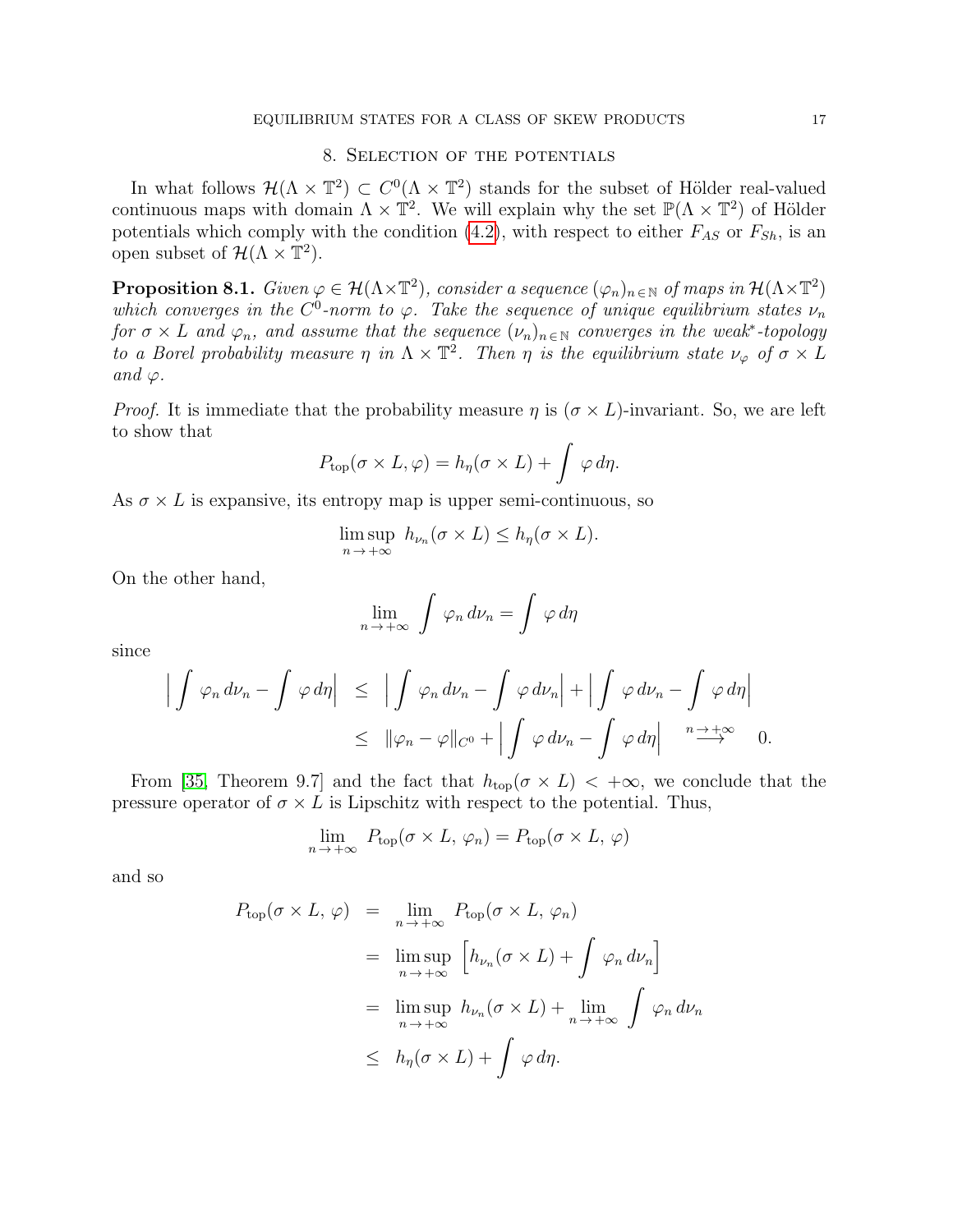Therefore,  $P_{\text{top}}(\sigma \times L, \varphi) = h_{\eta}(\sigma \times L) + \int \varphi d\eta$  and  $\eta$  is an equilibrium state of  $\sigma \times L$ and  $\varphi$ . By uniqueness of this equilibrium state,  $\eta = \nu_{\varphi}$  and the proof of the proposition is complete. □

Consider now the skew product  $F_{AS}$  (the argument is similar if we use  $F_{Sh}$  instead) and the transformation

$$
\mathcal{L}: \mathcal{H}(\Lambda \times \mathbb{T}^2) \rightarrow \mathbb{R} \downarrow \qquad \qquad \downarrow \qquad \qquad \downarrow \qquad \qquad \downarrow \qquad \qquad \downarrow \qquad \qquad \downarrow \qquad \downarrow \qquad \downarrow \qquad \downarrow \qquad \downarrow \qquad \downarrow \qquad \downarrow \qquad \downarrow \qquad \downarrow \qquad \downarrow \qquad \downarrow \qquad \downarrow \qquad \downarrow \qquad \downarrow \qquad \downarrow \qquad \downarrow \qquad \downarrow \qquad \downarrow \qquad \downarrow \qquad \downarrow \qquad \downarrow \qquad \downarrow \qquad \downarrow \qquad \downarrow \qquad \downarrow \qquad \downarrow \qquad \downarrow \qquad \downarrow \qquad \downarrow \qquad \downarrow \qquad \downarrow \qquad \downarrow \qquad \downarrow \qquad \downarrow \qquad \downarrow \qquad \downarrow \qquad \downarrow \qquad \downarrow \qquad \downarrow \qquad \downarrow \qquad \downarrow \qquad \downarrow \qquad \downarrow \qquad \downarrow \qquad \downarrow \qquad \downarrow \qquad \downarrow \qquad \downarrow \qquad \downarrow \qquad \downarrow \qquad \downarrow \qquad \downarrow \qquad \downarrow \qquad \downarrow \qquad \downarrow \qquad \downarrow \qquad \downarrow \qquad \downarrow \qquad \downarrow \qquad \downarrow \qquad \downarrow \qquad \downarrow \qquad \downarrow \qquad \downarrow \qquad \downarrow \qquad \downarrow \qquad \downarrow \qquad \downarrow \qquad \downarrow \qquad \downarrow \qquad \downarrow \qquad \downarrow \qquad \downarrow \qquad \downarrow \qquad \downarrow \qquad \downarrow \qquad \downarrow \qquad \downarrow \qquad \downarrow \qquad \downarrow \qquad \downarrow \qquad \downarrow \qquad \downarrow \qquad \downarrow \qquad \downarrow \qquad \downarrow \qquad \downarrow \qquad \downarrow \qquad \downarrow \qquad \downarrow \qquad \downarrow \qquad \downarrow \qquad \downarrow \qquad \downarrow \qquad \downarrow \qquad \downarrow \qquad \downarrow \qquad \downarrow \qquad \downarrow \qquad \downarrow \qquad \downarrow \qquad \downarrow \qquad \downarrow \qquad \downarrow \qquad \downarrow \qquad \downarrow \qquad \downarrow \qquad \downarrow \qquad \downarrow \qquad \downarrow \qquad \downarrow \qquad \downarrow \qquad \downarrow \qquad \downarrow \q
$$

Observe that, if L is continuous, then the set  $\mathbb{P}(\Lambda \times \mathbb{T}^2) = \mathcal{L}^{-1}(0, +\infty)$  is open, as claimed.

**Lemma 8.2.** The map  $\mathcal L$  is continuous.

*Proof.* Take a sequence  $(\varphi_n)_{n \in \mathbb{N}}$  of maps in  $\mathcal{H}(\Lambda \times \mathbb{T}^2)$  converging in the C<sup>0</sup>-topology to  $\varphi \in \mathcal{H}(\Lambda \times \mathbb{T}^2)$ . Let  $\nu_{\varphi_n}$  and  $\nu_{\varphi}$  the unique equilibrium states of  $\sigma \times L$  associated to  $\varphi_n$ and  $\varphi$ , respectively. By Proposition [8.1,](#page-16-1) the map

$$
\varphi \in \mathcal{H}(\Lambda \times \mathbb{T}^2) \quad \mapsto \quad \nu_{\varphi} \in \mathscr{P}(\Lambda \times \mathbb{T}^2, \sigma \times L)
$$

varies continuously. Moreover, as  $F_{AS}$  is  $C<sup>1</sup>$  and partially hyperbolic, the function

$$
x \in \Lambda \quad \mapsto \quad \zeta(x) = \inf_{y \in \mathbb{T}^2} \|D_y f_x^{-1}\|_{E_{(x,y)}^s} \|
$$

belongs to  $C^0(\Lambda)$  (see [\[19\]](#page-21-24)), and so the map  $\log (\zeta \circ \pi_1)$  belongs to  $C^0(\Lambda \times \mathbb{T}^2)$ . Finally, we notice that, as the sequence  $(\nu_{\varphi_n})_{n \in \mathbb{N}}$  converges in the weak<sup>\*</sup>-topology to  $\nu_{\varphi}$ , we get

$$
\mathcal{L}(\varphi_n) = \int_{\Lambda} \log \zeta \, d(\pi_1)_*(\nu_{\varphi_n}) = \int_{\Lambda} \log (\zeta \circ \pi_1) \, d\nu_{\varphi_n}
$$

and

$$
\lim_{n \to +\infty} \int_{\Lambda} \log(\zeta \circ \pi_1) d\nu_{\varphi_n} = \int_{\Lambda} \log(\zeta \circ \pi_1) d\nu_{\varphi} = \mathcal{L}(\varphi).
$$

This ends the proof of the lemma.  $\Box$ 

## 9. Proof of Theorem [D](#page-9-4)

<span id="page-17-0"></span>Recall that the neighborhood  $V$  of  $F_{AS}$  has been chosen so that there exists a homeomorphism  $\tau_G \colon \Omega(G) \to \Omega(F_{AS})$  such that  $\tau_G \circ G \circ \tau_G^{-1}$  is a skew product  $C^0$ -close to G and  $F_{AS}$ , and defined by

$$
\tau_G \circ G \circ \tau_G^{-1} : \quad \Omega(\sigma) \times \mathbb{T}^2 \quad \to \quad \Omega(\sigma) \times \mathbb{T}^2
$$

$$
(x, y) \quad \mapsto \quad (\sigma(x), g_x(y)).
$$

Moreover,  $\tau_G \circ G \circ \tau_G^{-1}$  is normally hyperbolic to the foliation  $\{x\} \times \mathbb{T}^2$  $x \in \Omega(\sigma)$  and plaque expansive with respect to the center foliation. From the results of [\[23\]](#page-21-7), the skew product  $\tau_G \circ G \circ \tau_G^{-1}$  satisfies the properties (1)-(3) of Section [2.](#page-2-0) So, from Lemma [2.1,](#page-3-1) we may find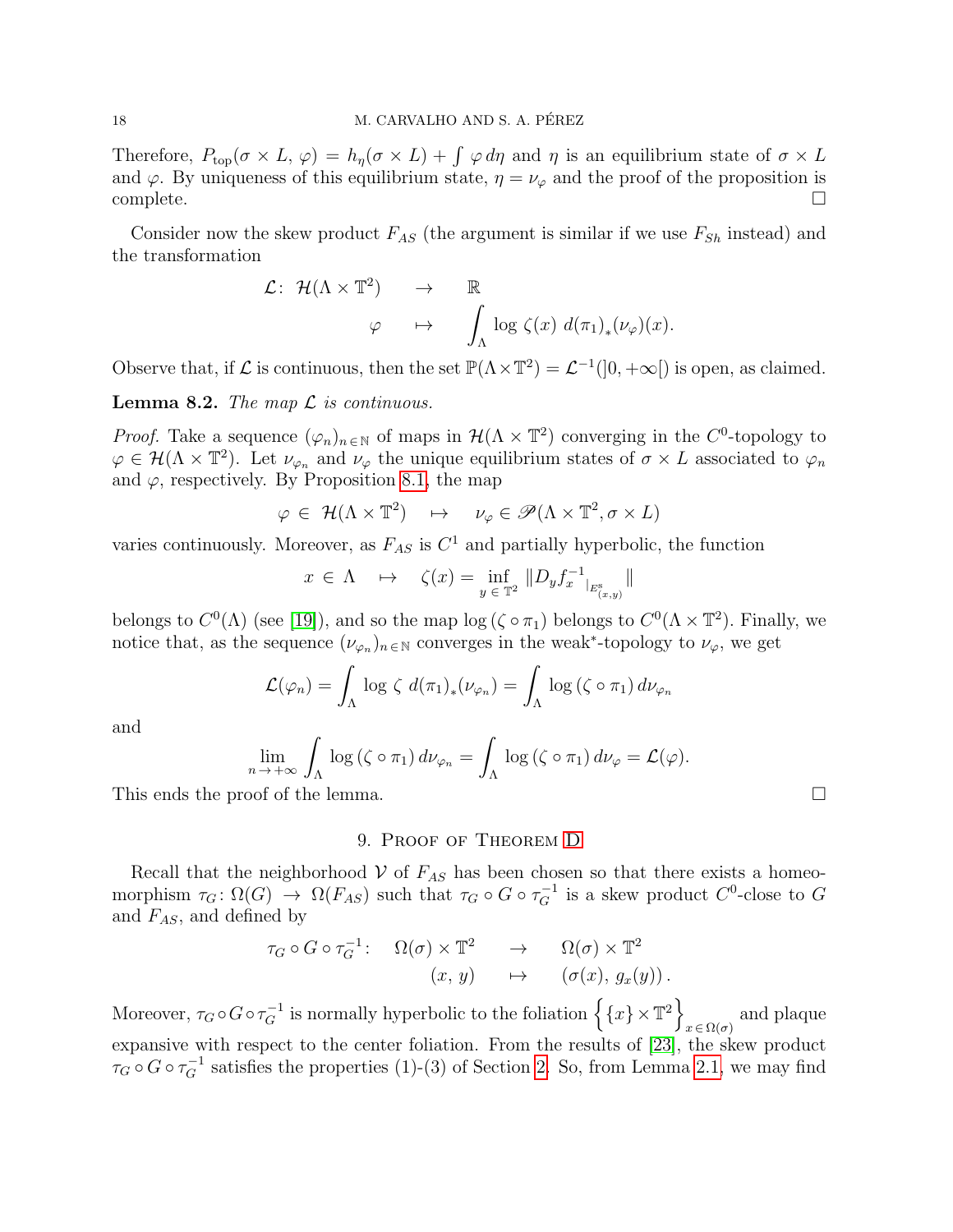a continuous surjective map  $H_G: \Omega(F_{AS}) \to \Omega(\sigma \times L)$  such that  $H_G \circ (\tau_G \circ G \circ \tau_G^{-1}) =$  $(\sigma \times L) \circ H_G$ . Hence, Theorem [A](#page-5-1) may be applied to  $\tau_G \circ G \circ \tau_G^{-1}$ , and so

<span id="page-18-2"></span>
$$
P_{\text{top}}(G, \varphi \circ H_G \circ \tau_G) = P_{\text{top}}(\tau_G \circ G \circ \tau_G^{-1}, \varphi \circ H_G) = P_{\text{top}}(\sigma \times L, \varphi). \tag{9.1}
$$

In particular, we deduce that the topological entropy is constant in a neighborhood of  $F_{AS}$ . We will now check condition [\(4.2\)](#page-7-0) for  $G \in \mathcal{V}$ . Given a basic set  $\Lambda$  of  $\Omega(\sigma)$ , the following diagrams commute

$$
\tau_G^{-1}(\Lambda \times \mathbb{T}^2) \longrightarrow \tau_G^{-1}(\Lambda \times \mathbb{T}^2)
$$
\n
$$
\downarrow \tau_G \qquad \qquad \downarrow \tau_G
$$
\n
$$
\Lambda \times \mathbb{T}^2 \qquad \xrightarrow{\tau_G \circ G \circ \tau_G^{-1}} \qquad \Lambda \times \mathbb{T}^2
$$
\n
$$
\downarrow H_G \qquad \qquad \downarrow H_G
$$
\n
$$
\Lambda \times \mathbb{T}^2 \qquad \xrightarrow{\sigma \times L} \qquad \Lambda \times \mathbb{T}^2
$$

and the condition [\(4.2\)](#page-7-0), which is  $C^0$ -open with respect to the dynamics, is also valid for  $\tau_G \circ G \circ \tau_G^{-1}$ . Indeed, as G is C<sup>1</sup>-near  $F_{AS}$ , the homeomorphism  $\tau_G$  is C<sup>0</sup>-near the inclusion of  $\Omega(G)$  in  $\mathbb{S}^2 \times \mathbb{T}^2$  and the center foliations for  $\tau_G \circ G \circ \tau_G^{-1}$  and  $F_{AS}$  are also  $C^0$ -close. Therefore, the map  $\zeta$  for  $\tau_G \circ G \circ \tau_G^{-1}$  still satisfies condition [\(4.2\)](#page-7-0) of Section [7](#page-12-1) with respect to the reference measure  $\nu_{\varphi}$  (which is intrinsic to the dynamics  $\sigma \times L$  and the potential  $\varphi$ , and does not depend on G nor on  $\tau_G$ ). Thus, [C](#page-8-0)orollary C is also valid for  $\tau_G \circ G \circ \tau_G^{-1}$ . Consequently, if we fix a basic set  $\Lambda$  of  $\sigma$ , the uniqueness of equilibrium states for the restriction of  $\tau_G \circ G \circ \tau_G^{-1}$  to  $\Lambda \times \mathbb{T}^2$  may be obtained from Theorem [B,](#page-6-0) and conveyed to G through the conjugacy  $\tau_G$ .

#### 10. Proof of Corollary [E](#page-9-5)

<span id="page-18-0"></span>Here we will analyze the statistical stability of the equilibrium states of  $F_{AS}$ . The argument may easily be reformulated for  $F_{Sh}$ , whose main difference to  $F_{AS}$  is the fact that  $\Omega(F_{Sh})$  has a unique basic piece, which is a manifold. To simplify the presentation, firstly we will vary the potential, then the dynamics, and only afterwards will we blend these two perturbations.

<span id="page-18-1"></span>**Lemma 10.1.** Let  $G_n \in V$  be a sequence of diffeomorphisms converging to  $F_{AS}$  in the  $C^1$ topology and let  $(\eta_n)_{n\in\mathbb{N}}$  be a sequence of  $G_n$ -invariant probability measures which converges to a probability measure  $\eta$  in the weak<sup>\*</sup>-topology. Then  $\eta$  is  $F_{AS}$ -invariant.

*Proof.* We need to show that, given a continuous map  $\psi : \Lambda \times \mathbb{T}^2 \to \mathbb{R}$ , then

$$
\int (\psi \circ F_{AS}) d\eta = \int \psi d\eta.
$$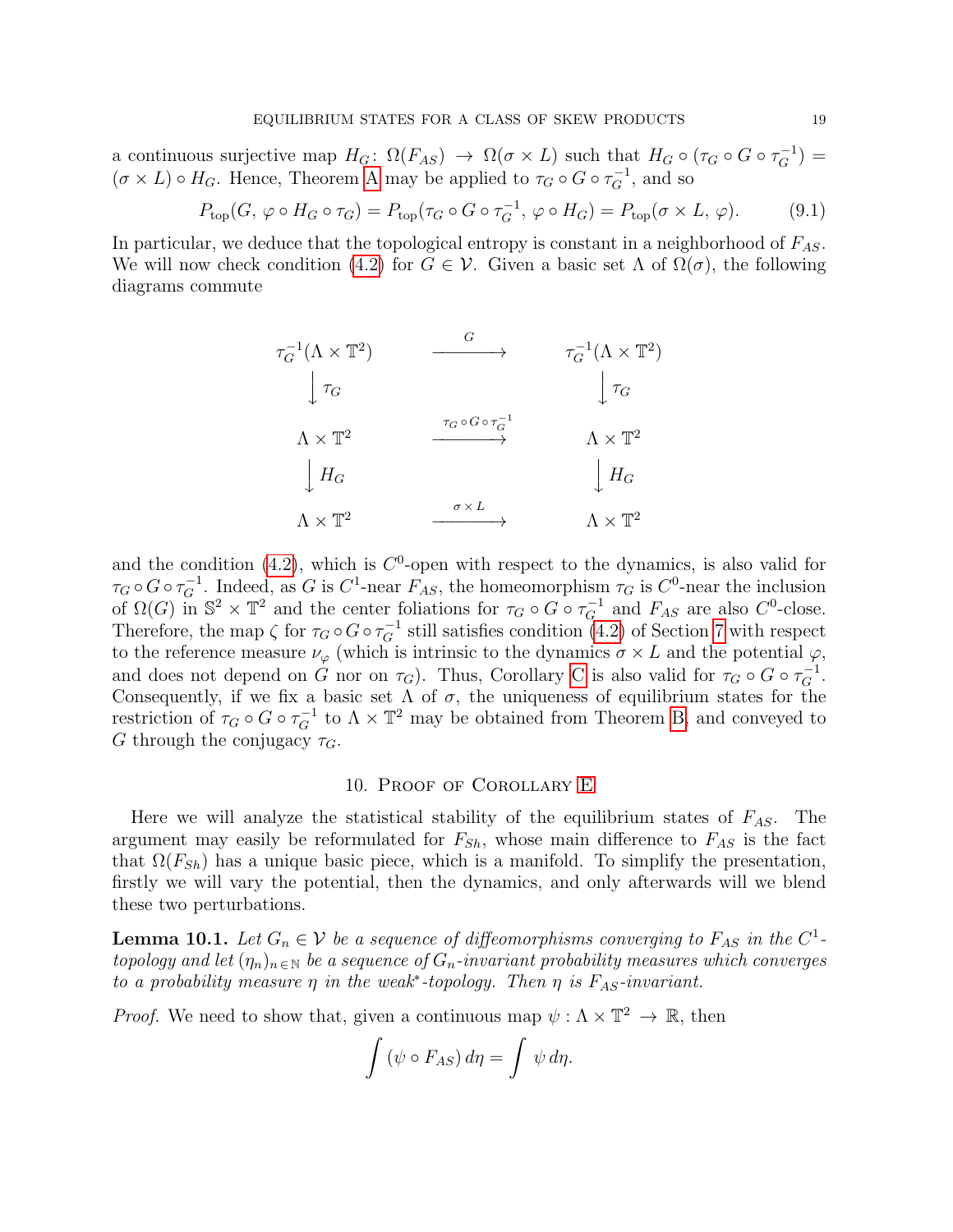As  $(\eta_n)_{n \in \mathbb{N}}$  converges in the weak<sup>\*</sup>-topology to  $\eta$ , then

$$
\lim_{n \to +\infty} \int \psi \, d\eta_n = \int \psi \, d\eta.
$$

By the  $G_n$ -invariance of  $\eta_n$ , we also have

$$
\int (\psi \circ G_n) d\eta_n = \int \psi d\eta_n, \quad \forall n \in \mathbb{N}.
$$

Besides,

$$
\lim_{n \to +\infty} \int (\psi \circ G_n) d\eta_n = \int (\psi \circ F_{AS}) d\eta
$$

since

$$
\left| \int (\psi \circ G_n) d\eta_n - \int (\psi \circ F_{AS}) d\eta \right|
$$
  
\n
$$
\leq \left| \int (\psi \circ G_n) d\eta_n - \int (\psi \circ F_{AS}) d\eta_n \right| + \left| \int (\psi \circ F_{AS}) d\eta_n - \int (\psi \circ F_{AS}) d\eta \right|
$$
  
\n
$$
\leq ||(\psi \circ G_n) - (\psi \circ F_{AS})||_{C^0} + \left| \int (\psi \circ F_{AS}) d\eta_n - \int (\psi \circ F_{AS}) d\eta \right|
$$

and the first term of the previous estimate goes to 0 due to the uniform continuity of  $\psi$ and the C<sup>0</sup>-convergence of  $(G_n)_{n\in\mathbb{N}}$  to F, while the second goes to 0 because  $(\mu_n)_{n\in\mathbb{N}}$ converges in the weak<sup>\*</sup>-topology to  $\mu_0$ .

Having fixed a basic set  $\Lambda$  in  $\Omega(\sigma)$ , let us now perturb the potential in  $\mathbb{P}(\Lambda \times \mathbb{T}^2)$ .

**Lemma 10.2.** Given a basic set  $\Lambda$  of  $\sigma$  and  $\varphi \in \mathbb{P}(\Lambda \times \mathbb{T}^2)$ , consider a sequence  $(\varphi_n)_{n \in \mathbb{N}}$ of maps in  $\mathbb{P}(\Lambda \times \mathbb{T}^2)$  which converges in the  $C^0$ -norm to  $\varphi$ . Take the sequence of unique equilibrium states  $\mu_n$  for  $F_{AS}$  and  $\varphi_n \circ H$ , and assume that  $(\mu_n)_{n \in \mathbb{N}}$  converges in the weak<sup>\*</sup>topology to a probability measure  $\eta$  in  $\Lambda \times \mathbb{T}^2$ . Then  $\eta$  is the equilibrium state  $\mu_{\varphi \circ H}$  of  $F_{AS}$ and  $\varphi \circ H$ .

*Proof.* We already know (cf. Lemma [10.1\)](#page-18-1) that  $\eta$  is  $F_{AS}$ -invariant, so we are left to show that

$$
P_{\text{top}}(F_{AS}, \varphi \circ H) = h_{\eta}(F_{AS}) + \int (\varphi \circ H) d\eta.
$$

As  $F_{AS}$  is entropy-expansive in  $\Lambda \times \mathbb{T}^2$ , the entropy map of  $F_{AS}$  is upper semi-continuous, so

$$
\limsup_{n \to +\infty} h_{\mu_n}(F_{AS}) \le h_{\eta}(F_{AS}).
$$

Besides, as  $\lim_{n \to +\infty} \mu_n = \eta$  and  $\lim_{n \to +\infty} \varphi_n = \varphi$ ,

$$
\lim_{n \to +\infty} \int (\varphi_n \circ H) d\mu_n = \int (\varphi \circ H) d\eta.
$$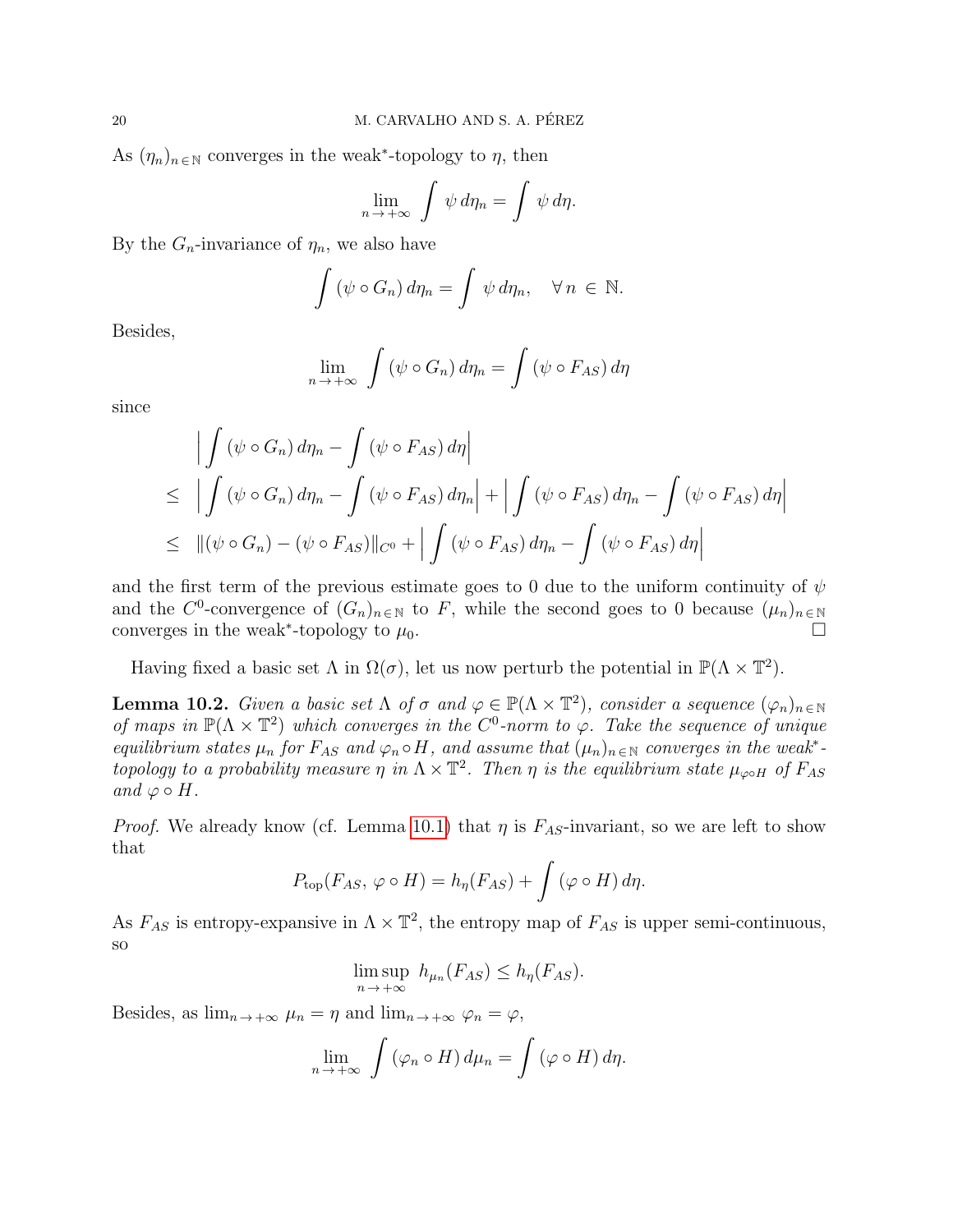So, by [\[35,](#page-22-7) Theorem 9.7],  $\lim_{n\to+\infty} P_{\text{top}}(F_{AS}, \varphi_n \circ H) = P_{\text{top}}(F_{AS}, \varphi \circ H)$ . Hence

$$
P_{\text{top}}(F_{AS}, \varphi \circ H) = \lim_{n \to +\infty} P_{\text{top}}(F_{AS}, \varphi_n \circ H)
$$
  
= 
$$
\limsup_{n \to +\infty} \left[ h_{\mu_n}(F_{AS}) + \int (\varphi_n \circ H) d\mu_n \right]
$$
  
= 
$$
\limsup_{n \to +\infty} h_{\mu_n}(F_{AS}) + \lim_{n \to +\infty} \int (\varphi_n \circ H) d\mu_n
$$
  

$$
\leq h_{\eta}(F_{AS}) + \int (\varphi \circ H) d\eta.
$$

Therefore,  $\eta$  is an equilibrium state of  $F_{AS}$  and  $\varphi \circ H$ . And, by Corollary [C,](#page-8-0) this is unique.

Let us now vary simultaneously the diffeomorphism and the potential.

**Proposition 10.3.** Given a basic set  $\Lambda$  of  $\sigma$  and a potential  $\varphi \in \mathbb{P}(\Lambda \times \mathbb{T}^2)$ , consider a sequence  $(\varphi_n)_{n \in \mathbb{N}}$  of maps in  $\mathbb{P}(\Lambda \times \mathbb{T}^2)$  converging in the  $C^0$ -norm to  $\varphi$ . Let  $(G_n)_{n \in \mathbb{N}}$  be a sequence of diffeomorphisms in  $\mathcal V$  converging in the  $C^1$ -topology to  $F_{AS}$ . Take the unique equilibrium state  $\eta_n$  for  $G_n$  and the potential  $\varphi_n \circ H_{G_n} \circ \tau_{G_n}$ , and suppose that the sequence  $(\eta_n)_{n \in \mathbb{N}}$  converges in the weak<sup>\*</sup>-topology to a probability measure  $\eta$  in  $\Lambda \times \mathbb{T}^2$ . Then  $\eta$  is the equilibrium state  $\mu_{\infty}$  of  $F_{AS}$  and  $\varphi \circ H$ .

Proof. We already know that

$$
P_{\text{top}}(G_n, \varphi_n \circ H_{G_n} \circ \tau_{G_n}) = P_{\text{top}}(\sigma \times L, \varphi_n) = P_{\text{top}}(F_{AS}, \varphi_n \circ H)
$$

and

$$
\lim_{n \to +\infty} P_{\text{top}}(F_{AS}, \varphi_n \circ H) = \lim_{n \to +\infty} P_{\text{top}}(F_{AS}, \varphi \circ H)
$$

where the first two equalities come from  $(9.1)$  and the last one is a direct consequence of [\[35,](#page-22-7) Theorem 9.7]. Moreover,  $\nu_{\varphi_n} = (H_{G_n} \circ \tau_{G_n})_*(\eta_n)$  is the unique equilibrium state of  $\sigma \times L$  and  $\varphi_n$  (cf. Theorem [A\)](#page-5-1); and the sequence  $(\nu_{\varphi_n})_{n \in \mathbb{N}}$  converges to  $H_*(\eta)$  since

Lemma 10.4. [\[29,](#page-22-3) Lemma 1] and [\[23,](#page-21-7) §8]

- (a)  $\lim_{n \to +\infty}$   $\|\tau_{G_n} identity\|_{C^0} = 0.$
- (b)  $\lim_{n \to +\infty} || H_{G_n} H ||_{C^0} = 0.$

Thus, by Proposition [8.1,](#page-16-1)  $H_*(\eta) = \nu_\varphi$ , the unique equilibrium state of  $\sigma \times L$  and  $\varphi$ . Besides, by Corollary [C,](#page-8-0)  $\mu_{\varphi} = (H_{\text{lin}}^{-1})$  $\binom{-1}{B \times T^2}$  ( $\nu_\varphi$ ) is the unique equilibrium state of  $F_{AS}$  and  $\varphi \circ H$ . Finally,

$$
\mu_{\varphi} = \left( H_{|_{B \times \mathbb{T}^2}}^{-1} \right)_* (\nu_{\varphi}) = \left( H_{|_{B \times \mathbb{T}^2}}^{-1} \right)_* \left( H_{|_{B \times \mathbb{T}^2}} \right)_* (\eta) = \eta.
$$

 $\Box$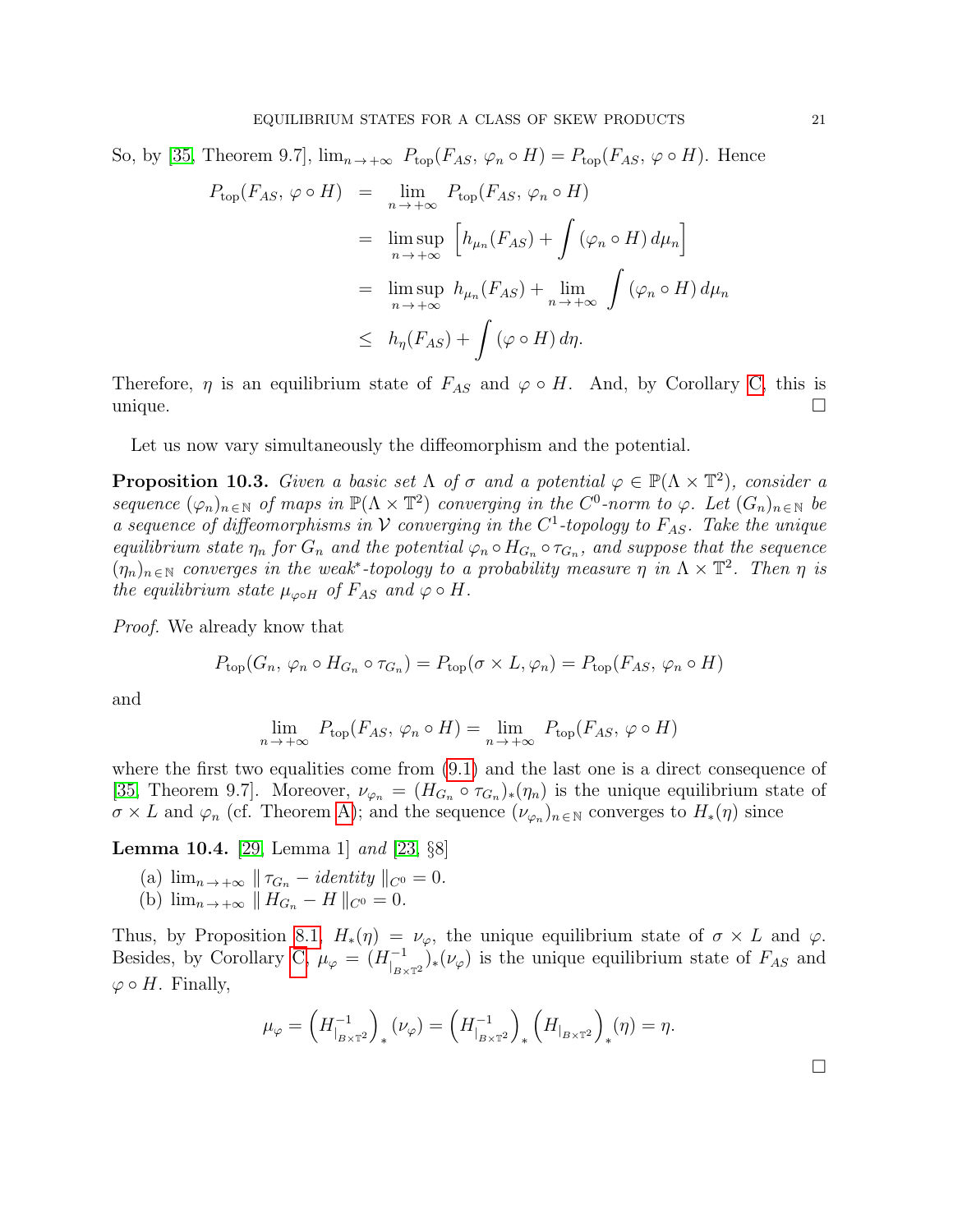### 22 M. CARVALHO AND S. A. PEREZ ´

#### **REFERENCES**

- <span id="page-21-0"></span>[1] R. Abraham and S. Smale. Non-genericity of Ω-stability. Global Analysis, Volume XIV of Proc. Symp. in Pure Math. (Berkeley 1968), Amer. Math. Soc., Providence, R.I., 1970, 5-8.
- <span id="page-21-12"></span>[2] P.G. Barrientos, Y. Ki and A. Raibekas. Symbolic blender-horseshoes and applications. Nonlinearity 27 (2014) 2805–2839.
- <span id="page-21-4"></span>[3] C. Bonatti and M. Viana. SRB measures for partially hyperbolic systems whose central direction is mostly contracting. Israel J. Math. 115 (2000) 157–193.
- <span id="page-21-18"></span>[4] C. Bonatti, L. Díaz and M. Viana. Dynamics Beyond Uniform Hyperbolicity. Encyclopaedia of Mathematical Sciences 102, Springer-Verlag Berlin Heidelberg, 2005.
- <span id="page-21-17"></span>[5] R. Bowen. Entropy-expansive maps. Trans. Amer. Math. Soc. 164 (1972) 323–331.
- <span id="page-21-2"></span>[6] R. Bowen. Some systems with unique equilibrium states. Math. Sys. Theory 8:3 (1974) 193–202.
- <span id="page-21-1"></span>[7] R. Bowen. Equilibrium States and the Ergodic Theory of Anosov Diffeomorphisms. Lecture Notes in Math. 470, Springer-Verlag Berlin Heidelberg, 1975.
- <span id="page-21-13"></span>[8] J. Buzzi, T. Fisher, M. Sambarino and C. Vásquez. *Maximal entropy measures for certain partially* hyperbolic, derived from Anosov systems. Ergod. Th. & Dynam. Sys. 32:1 (2012) 63–79.
- <span id="page-21-14"></span>[9] J. Buzzi and T. Fisher. Entropic stability beyond partial hyperbolicity. J. Mod. Dyn. 7:4 (2013) 527–552.
- <span id="page-21-3"></span>[10] V. Climenhaga and D.J. Thompson. Unique equilibrium states for flows and homeomorphisms with non-uniform structure. Adv. Math. 303 (2016) 745–799.
- <span id="page-21-5"></span>[11] V. Climenhaga, T. Fisher and D.J. Thompson. Unique equilibrium states for Bonatti–Viana diffeomorphisms. Nonlinearity 31:6 (2018) 2532–2570.
- <span id="page-21-6"></span>[12] V. Climenhaga, T. Fisher and D.J. Thompson. Unique equilibrium states for Mañé diffeomorphisms. Ergod. Th. & Dynam. Sys. Published online: 18 January 2018, 1–23, https://doi.org/10.1017/etds.2017.125.
- <span id="page-21-10"></span>[13] W. Cowieson and L.-S. Young. SRB measures as zero-noise limits. Ergod. Th. & Dynam. Sys. 25:4 (2005) 1115–1138.
- <span id="page-21-15"></span>[14] J. Crisostomo and A. Tahzibi. Equilibrium states for partially hyperbolic diffeomorphisms with hyperbolic linear part. Nonlinearity 32:2 (2019) 584–602.
- <span id="page-21-21"></span>[15] L. Díaz and T. Fisher. Symbolic extensions and partially hyperbolic diffeomorphisms. Discrete Contin. Dyn. Syst. 29 (2011) 1419–1441.
- <span id="page-21-22"></span>[16] L. Díaz, T. Fisher, M.J. Pacífico and J. Vieitez. *Entropy-expansiveness for partially hyperbolic dif*feomorphisms. Discrete Contin. Dyn. Syst. 32:12 (2012) 4195–4207.
- <span id="page-21-8"></span>[17] J. Franks. Anosov diffeomorphisms on tori. Trans. Amer. Math. Soc. 145 (1969) 117–124.
- <span id="page-21-16"></span>[18] T. Fisher, R. Potrie and M. Sambarino. Dynamical coherence for partially hyperbolic diffeomorphisms of tori isotopic to Anosov. Mathematische Zeitschrift 278:1-2 (2014) 149–168.
- <span id="page-21-24"></span>[19] A. S. Gorodetski. Regularity of central leaves of partially hyperbolic sets and applications. Izv. Ross. Akad. Nauk Ser. Mat. 70 (2006) 19–44 (translation in Izv. Math. 70 1093–116).
- <span id="page-21-23"></span>[20] F.R. Hertz, M.A. Hertz, A. Tahzibi and R. Ures. Maximizing measures for partially hyperbolic systems with compact center leaves. Ergod. Th. & Dynam. Sys. 32:2 (2012) 825–839.
- <span id="page-21-20"></span>[21] F.R. Hertz, M.A. Hertz and R. Ures. A non-dynamically coherent example on  $T^3$ . Ann. Inst. Henri Poincaré C 33 (2012) 1023-1032.
- <span id="page-21-19"></span>[22] B. Hasselblatt and Y. Pesin. Partially hyperbolic dynamical systems. Handbook of Dynamical Systems. Vol. 1B, Elsevier B. V., Amsterdam, 2006, 1–55.
- <span id="page-21-7"></span>[23] M. Hirsch, C. Pugh and M. Shub. Invariant Manifolds. Lecture Notes in Math. 583, Springer-Verlag Berlin Heidelberg, 1977.
- <span id="page-21-11"></span>[24] Yu. Ilyashenko and A. Negut. *Hölder properties of perturbed skew products and Fubini regained.* Nonlinearity 25 (2012) 2377–2399.
- <span id="page-21-9"></span>[25] F. Ledrappier and P. Walters. A relativized variational principle for continuous transformations. J. London Math. Soc. 16 (1977) 568–576.